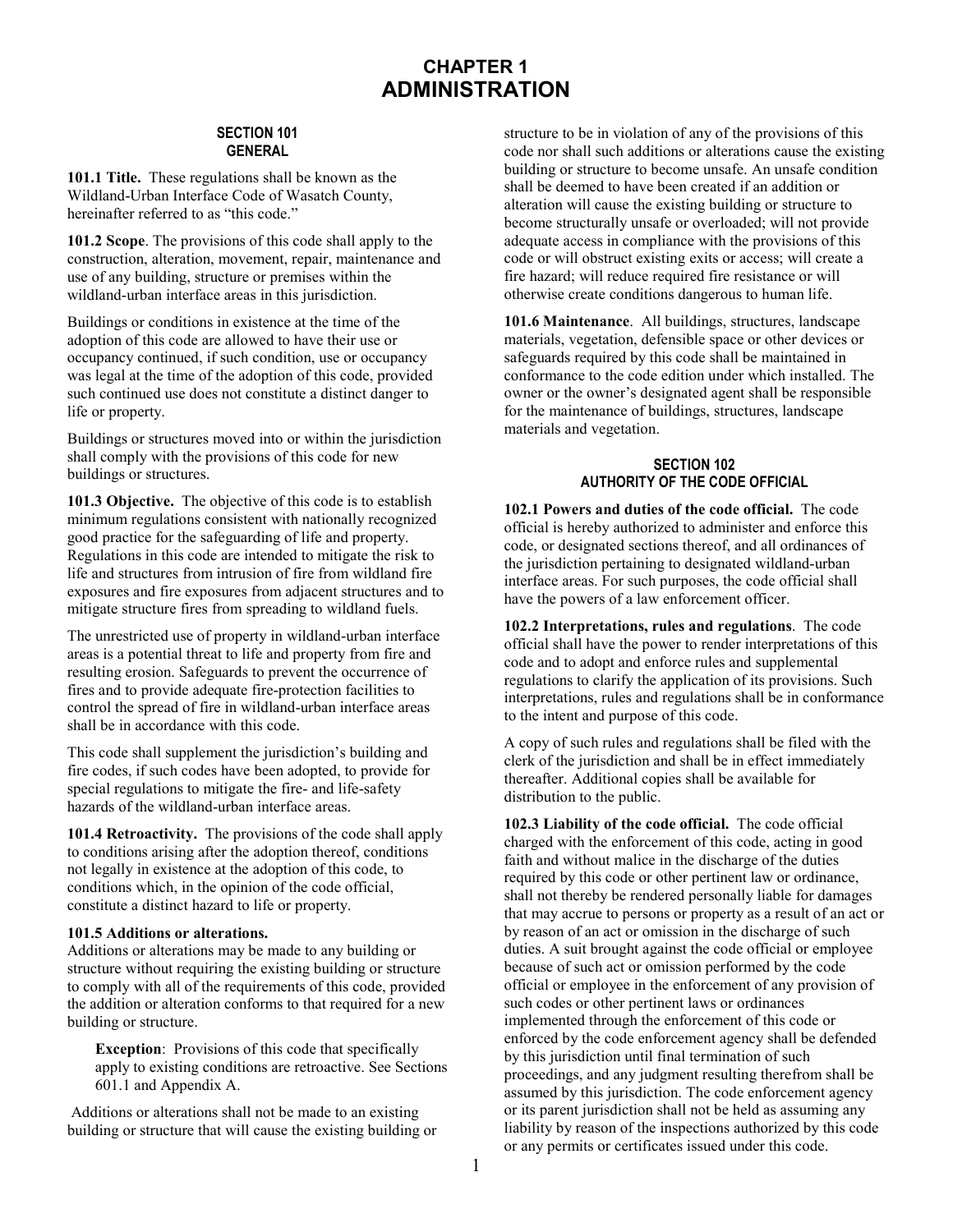**102.4 Other agencies.** When requested to do so by the code official, other officials of this jurisdiction shall assist and cooperate with the code official in the discharge of the duties required by this code.

### **SECTION 103 COMPLIANCE ALTERNATIVES**

**103.1 Practical difficulties**. When there are practical difficulties involved in carrying out the provisions of this code, the code official is authorized to grant modifications for individual cases on application in writing by the owner or a duly authorized representative. The code official shall first find that a special individual reason makes enforcement of the strict letter of this code impractical, the modification is in conformance to the intent and purpose of this code, and the modification does not lessen any fire protection requirements or any degree of structural integrity. The details of any action granting modifications shall be recorded and entered into the files of the code enforcement agency.

If the code official determines that difficult terrain, danger of erosion or other unusual circumstances make strict compliance with the vegetation control provisions of the code detrimental to safety or impractical, enforcement thereof may be suspended, provided that reasonable alternative measures are taken.

**103.2 Technical assistance**. To determine the acceptability of technologies, processes, products, facilities, materials and uses attending the design, operation or use of a building or premises subject to the inspection of the code official, the code official is authorized to require the owner or the person in possession or control of the building or premises to provide, without charge to the jurisdiction, a technical opinion and report. The opinion and report shall be prepared by a qualified engineer, specialist, laboratory or fire safety specialty organization acceptable to the code official and the owner and shall analyze the fire safety of the design, operation or use of the building or premises, the facilities and appurtenances situated thereon and fuel management for purposes of establishing fire hazard severity to recommend necessary changes.

**103.3 Alternative materials or methods.** The code official, in concurrence with approval from the building official and fire chief, is authorized to approve alternative materials or methods, provided that the code official finds that the proposed design, use or operation satisfactorily complies with the intent of this code and that the alternative is, for the purpose intended, at least equivalent to the level of quality, strength, effectiveness, fire resistance, durability and safety prescribed by this code. Approvals under the authority herein contained shall be subject to the approval of the building official whenever the alternate material or method involves matters regulated by the International Building Code.

The code official shall require that sufficient evidence or proof be submitted to substantiate any claims that may be made regarding its use. The details of any action granting approval of an alternate shall be recorded and entered in the files of the code enforcement agency.

## **SECTION 104 APPEALS**

**104.1 General.** To determine the suitability of alternative materials and methods and to provide for reasonable interpretations of the provisions of this code, there shall be and hereby is created a board of appeals consisting of five members who are qualified by experience and training to pass judgment on pertinent matters. The code official, building official and fire chief shall be ex officio members, and the code official shall act as secretary of the board. The board of appeals shall be appointed by the legislative body and shall hold office at their discretion. The board shall adopt reasonable rules and regulations for conducting its investigations and shall render decisions and findings in writing to the code official, with a duplicate copy to the applicant.

**104.2 Limitations of authority.** The board of appeals shall not have authority relative to interpretation of the administrative provisions of this code and shall not have authority to waive requirements of this code.

## **SECTION 105 PERMITS**

**105.1 General.** When not otherwise provided in the requirements of the building or fire code, permits are required in accordance with Section 105.

**105.2 Permits required.** Unless otherwise exempted, no building or structure regulated by this code shall be erected, constructed, altered, repaired, moved, removed, converted, demolished, or changed in use or occupancy unless a separate permit for each building or structure has first been obtained from the code official.

When required by the code official, a permit shall be obtained for the following activities, operations, practices or functions within an wildland-urban interface area:

- 1. Automobile wrecking yard.
- 2. Candles and open flames in assembly areas.
- 3. Explosives or blasting agents.
- 4. Fireworks.
- 5. Flammable or combustible liquids.
- 6. Hazardous materials.
- 7. Liquefied petroleum gases.
- 8. Lumberyards.
- 9. Motor vehicle fuel-dispensing stations.
- 10. Open burning.
- 11. Pyrotechnical special effects material.
- 12. Tents, canopies and temporary membrane structures.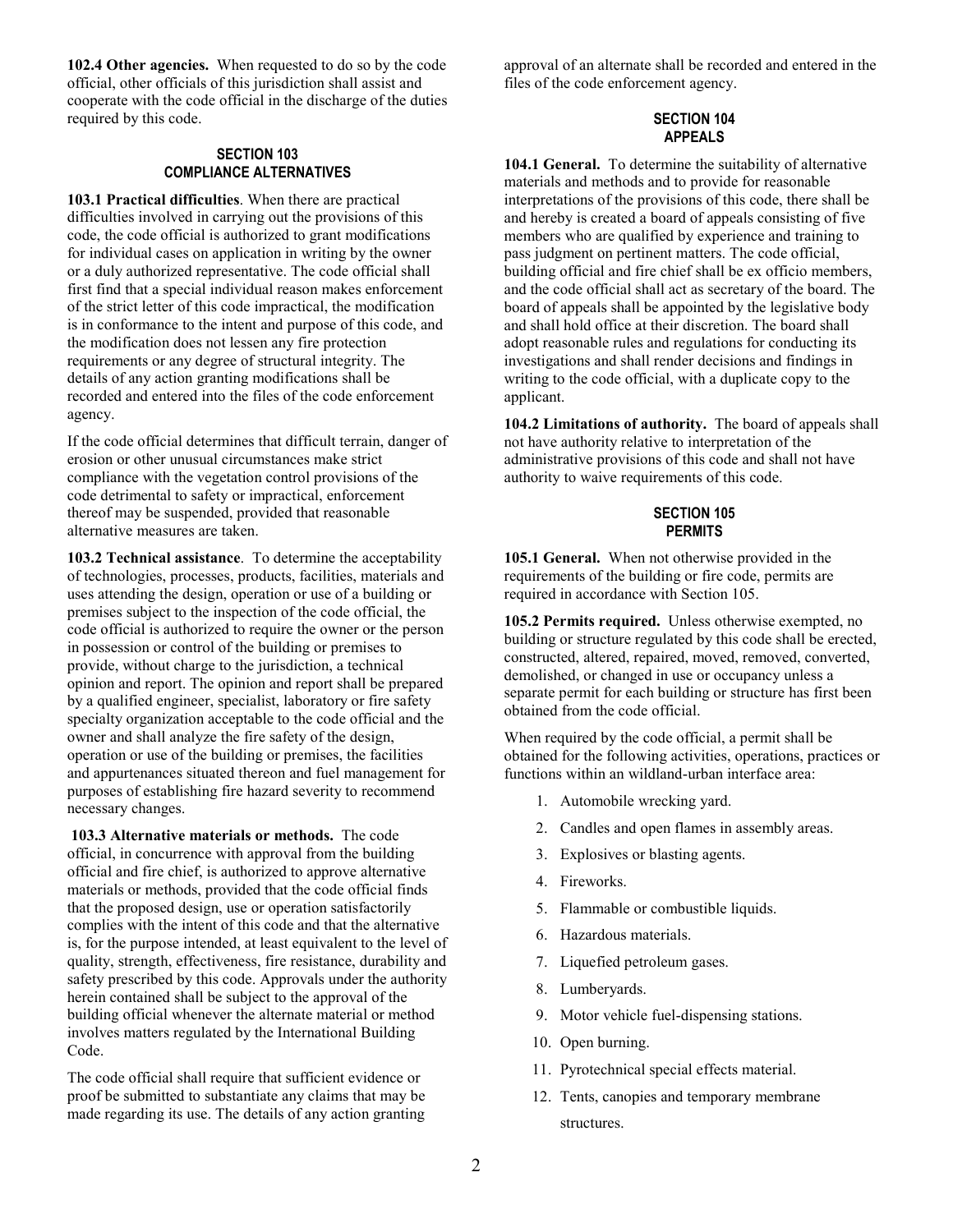- 13. Tire storage.
- 14. Welding and cutting operations.
- 15. Other activities as determined by the code official.

**105.3 Work exempt from permit.** Unless otherwise provided in the requirements of the International Building Code or International Fire Code, a permit shall not be required for the following:

- 1. One-story detached accessory buildings used as tool and storage sheds, playhouses and similar uses, provided the floor area does not exceed 120 square feet (11.15 m2) and the structure is located more than 50 feet (15 240 mm) from the nearest adjacent structure.
- 2. Fences not over 6 feet (1829 mm) high. Exemption from the permit requirements of this code shall not be deemed to grant authorization for any work to be done in any manner in violation of the provisions of this code or any other laws or ordinances of this jurisdiction.

The code official is authorized to stipulate conditions for permits. Permits shall not be issued when public safety would be at risk, as determined by the code official.

**105.4 Permit application**. To obtain a permit, the applicant shall first file an application therefor in writing on a form furnished by the code enforcement agency for that purpose. Every such application shall:

- 1. Identify and describe the work, activity, operation, practice or function to be covered by the permit for which application is made.
- 2. Describe the land on which the proposed work, activity, operation, practice or function is to be done by legal description, street address or similar description that will readily identify and definitely locate the proposed building, work, activity, operation, practice or function.
- 3. Indicate the use or occupancy for which the proposed work, activity, operation, practice or function is intended.
- 4. Be accompanied by plans, diagrams, computation and specifications and other data as required in Section 106 of this code.
- 5. State the valuation of any new building or structure or any addition, remodeling or alteration to an existing building.
- 6. Be signed by the applicant or the applicant's authorized agent.
- 7. Give such other data and information as may be required by the code official.

**105.5 Permit approval.** Before a permit is issued, the code official, or an authorized representative, shall review and approve all permitted uses, occupancies or structures. Where laws or regulations are enforceable by other agencies or

departments, a joint approval shall be obtained from all agencies or departments concerned.

**105.6 Permit issuance.** The application, plans, specifications and other data filed by an applicant for a permit shall be reviewed by the code official. If the code official finds that the work described in an application for a permit and the plan, specifications and other data filed therewith conform to the requirements of this code, the code official is allowed to issue a permit to the applicant.

When the code official issues the permit, the code official shall endorse in writing or stamp the plans and specifications APPROVED. Such approved plans and specifications shall not be changed, modified or altered without authorization from the code official, and all work regulated by this code shall be done in accordance with the approved plans.

**105.7 Validity of permit.** The issuance or granting of a permit or approval of plans, specifications and computations shall not be construed to be a permit for, or an approval of, any violation of any of the provisions of this code or of any other ordinance of the jurisdiction. Permits presuming to give authority to violate or conceal the provisions of this code or other ordinances of the jurisdiction shall not be valid.

**105.8 Expiration.** Every permit issued by the code official under the provisions of this code shall expire by limitation and become null and void if the building, use or work authorized by such permit is not commenced within 180 days from the date of such permit, or if the building, use or work authorized by such permit is suspended or abandoned at any time after the work is commenced for a period of 180 days.

Any permittee holding an unexpired permit may apply for an extension of the time within which work may commence under that permit when the permittee is unable to commence work within the time required by this section for good and satisfactory reasons. The code official may extend the time for action by the permittee for a period not exceeding 180 days on written request by the permittee showing that circumstances beyond the control of the permittee have prevented action from being taken. No permit shall be extended more than once.

**105.9 Retention of permits.** Permits shall at all times be kept on the premises designated therein and shall at all times be subject to inspection by the code official or other authorized representative.

**105.10 Revocation of permits.** Permits issued under this code may be suspended or revoked when it is determined by the code official that:

- 1. It is used by a person other than the person to whom the permit was issued.
- 2. It is used for a location other than that for which the permit was issued.
- 3. Any of the conditions or limitations set forth in the permit have been violated.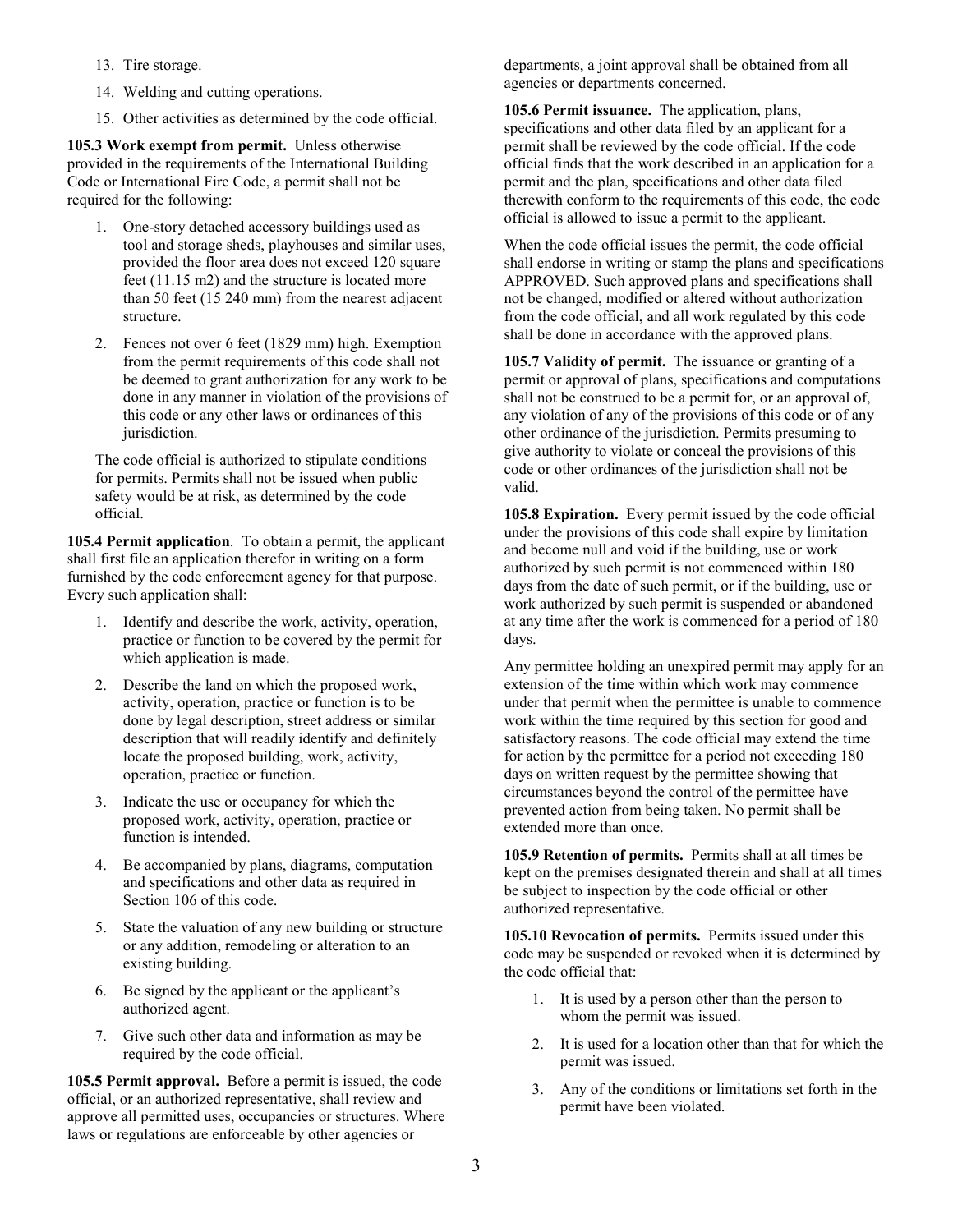- 4. The permittee fails, refuses or neglects to comply with any order or notice duly served on him under the provisions of this code within the time provided therein.
- 5. There has been any false statement or misrepresentation as to material fact in the application or plans on which the permit or application was made.
- 6. When the permit is issued in error or in violation of any other ordinance, regulations or provisions of this code.

The code official is allowed to, in writing, suspend or revoke a permit issued under the provisions of this code whenever the permit is issued in error or on the basis of incorrect information supplied, or in violation of any ordinance or regulation or any of the provisions of this code.

## **SECTION 106 PLANS AND SPECIFICATIONS**

**106.1 General.** Plans, engineering calculations, diagrams and other data shall be submitted in at least two sets with each application for a permit. When such plans are not prepared by an architect or engineer, the code official may require the applicant submitting such plans or other data to demonstrate that state law does not require that the plans be prepared by a licensed architect or engineer. The code official may require plans, computations and specifications to be prepared and designed by an architect or engineer licensed by the state to practice as such even if not required by state law.

**Exception:** Submission of plans, calculations, construction inspection requirements and other data, if it is found that the nature of the work applied for is such that reviewing of plans is not necessary to obtain compliance with this code.

**106.2 Information on plans and specifications.** Plans and specifications shall be drawn to scale upon substantial paper or cloth and shall be of sufficient clarity to indicate the location, nature and extent of the work proposed, and show in detail that it will conform to the provisions of this code and all relevant laws, ordinances, rules and regulations.

**106.3 Site plan.** In addition to the requirements for plans in the International Building Code, site plans shall include topography, width and percent of grade of access roads, landscape and vegetation details, locations of structures or building envelopes, existing or proposed overhead utilities, occupancy classification of buildings, types of ignitionresistant construction of buildings, structures and their appendages, roof classification of buildings, and site water supply systems.

**106.4 Vegetation management plans.** When utilized by the permit applicant pursuant to Section 502, vegetation management plans shall be prepared and shall be submitted to the code official for review and approval as part of the plans required for a permit. See Appendix B.

**106.5 Fire protection plan.** When required by the code official pursuant to Section 405, a fire protection plan shall be prepared and shall be submitted to the code official for review and approved as a part of the plans required for a permit.

**106.6 Other data and substantiation.** When required by the code official, the plans and specifications shall include classification of fuel loading, fuel model light, medium or heavy, and substantiating data to verify classification of fireresistive vegetation.

**106.7 Vicinity plan.** In addition to the requirements for site plans, plans shall include details regarding the vicinity within 300 feet (91 440 mm) of property lines, including other structures, slope, vegetation, fuel breaks, water supply systems and access roads.

**106.8 Retention of plans.** One set of approved plans, specifications and computations shall be retained by the code official for a period of not less than 90 days from date of completion of the work covered therein; and one set of approved plans and specifications shall be returned to the applicant, and said set shall be kept on the site of the building, use or work at all times during which the work authorized thereby is in progress.

## **SECTION 107 INSPECTION AND ENFORCEMENT**

## **107.1 Inspection.**

**107.1.1 General.** All construction or work for which a permit is required by this code shall be subject to inspection by the code official and all such construction or work shall remain accessible and exposed for inspection purposes until approved by the code official.

It shall be the duty of the permit applicant to cause the work to remain accessible and exposed for inspection purposes. Neither the code official nor the jurisdiction shall be liable for expense entailed in the removal or replacement of any material required to allow inspection.

Approval as a result of an inspection shall not be construed to be an approval of a violation of the provisions of this code or of other ordinances of the jurisdiction. Inspections presuming to give authority to violate or cancel the provisions of this code or of other ordinances of the jurisdiction shall not be valid.

A survey of the lot may be required by the code official to verify that the mitigation features are provided and the building or structure is located in accordance with the approved plans.

**107.1.2 Authority to inspect.** The code official shall inspect, as often as necessary, buildings and premises, including such other hazards or appliances designated by the code official for the purpose of ascertaining and causing to be corrected any conditions that could reasonably be expected to cause fire or contribute to its spread, or any violation of the purpose of this code and of any other law or standard affecting fire safety.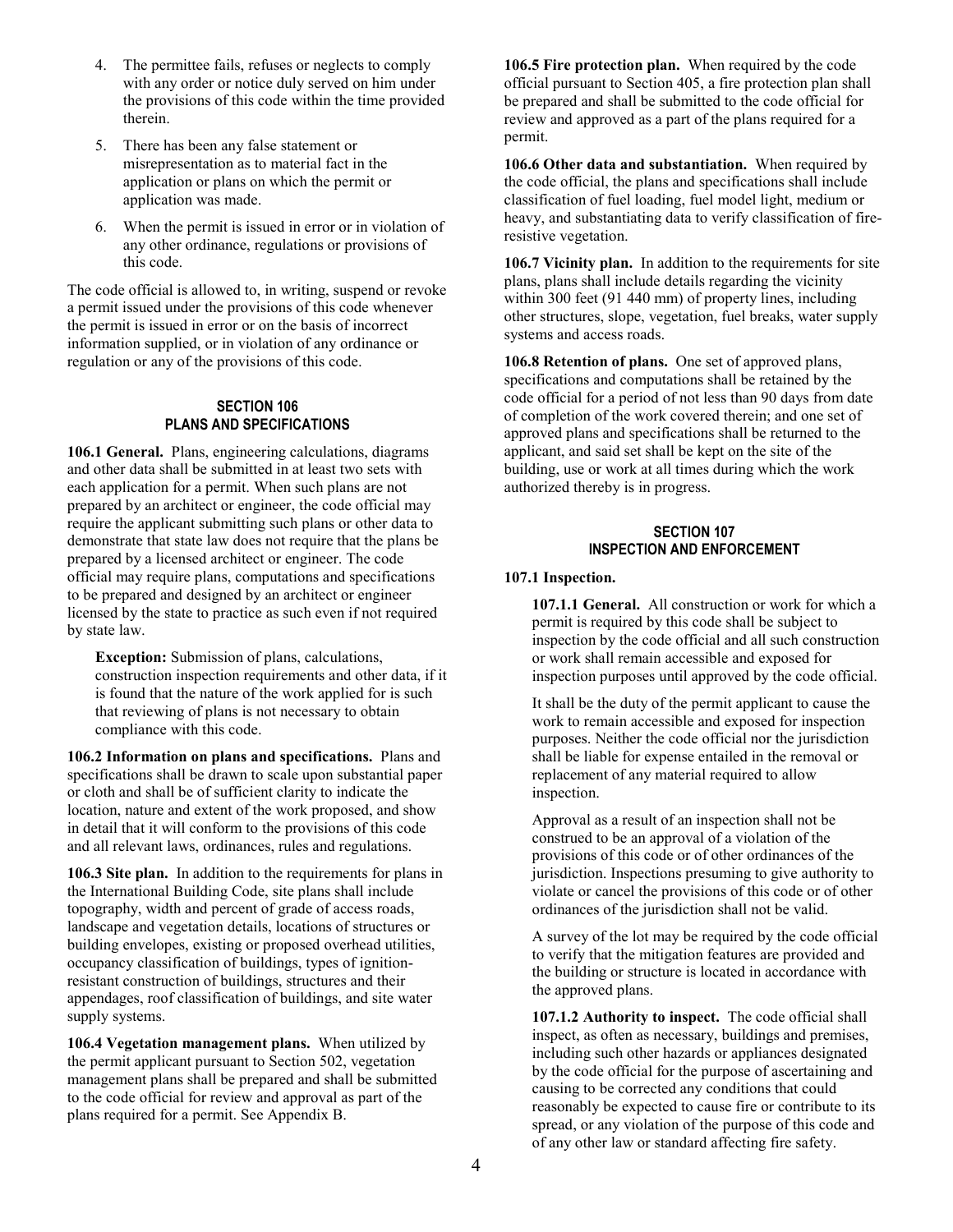**107.1.3 Reinspections.** To determine compliance with this code, the code official may cause a structure to be reinspected. A fee may be assessed for each inspection or reinspection when such portion of work for which inspection is called is not complete or when corrections called for are not made.

Reinspection fees may be assessed when the approved plans are not readily available to the inspector, for failure to provide access on the date for which inspection is requested or for deviating from plans requiring the approval of the code official.

To obtain a reinspection, the applicant shall pay the reinspection fee as set forth in the fee schedule adopted by the jurisdiction. When reinspection fees have been assessed, no additional inspection of the work will be performed until the required fees have been paid.

#### **107.2 Enforcement.**

**107.2.1 Authorization to issue corrective orders and notices.** When the code official finds any building or premises that are in violation of this code, the code official is authorized to issue corrective orders and notices.

**107.2.2 Service of orders and notices.** Orders and notices authorized or required by this code shall be given or served on the owner, operator, occupant or other person responsible for the condition or violation either by verbal notification, personal service, or delivering the same to, and leaving it with, a person of suitable age and discretion on the premises; or, if no such person is found on the premises, by affixing a copy thereof in a conspicuous place on the door to the entrance of said premises and by mailing a copy thereof to such person by registered or certified mail to the person's last known address.

Orders or notices that are given verbally shall be confirmed by service in writing as herein provided.

**107.3 Right of entry.** Whenever necessary to make an inspection to enforce any of the provisions of this code, or whenever the code official has reasonable cause to believe that there exists in any building or on any premises any condition that makes such building or premises unsafe, the code official is authorized to enter such building or premises at all reasonable times to inspect the same or to perform any duty authorized by this code, provided that if such building or premises is occupied, the code official shall first present proper credentials and request entry; and if such building or premises is unoccupied, the code official shall first make a reasonable effort to locate the owner or other persons having charge or control of the building or premises and request entry.

If such entry is refused, the code official shall have recourse to every remedy provided by law to secure entry. Owners, occupants or any other persons having charge, care or control of any building or premises, shall, after proper request is made as herein provided, promptly permit entry therein by the code official for the purpose of inspection and examination pursuant to this code.

### **107.4 Compliance with orders and notices.**

**107.4.1 General compliance.** Orders and notices issued or served as provided by this code shall be complied with by the owner, operator, occupant or other person responsible for the condition or violation to which the corrective order or notice pertains.

If the building or premises is not occupied, such corrective orders or notices shall be complied with by the owner.

**107.4.2 Compliance with tags.** A building or premises shall not be used when in violation of this code as noted on a tag affixed in accordance with Section 107.4.1.

**107.4.3 Removal and destruction of signs and tags.**  A sign or tag posted or affixed by the code official shall not be mutilated, destroyed or removed without authorization by the code official.

**107.4.4 Citations**. Persons operating or maintaining an occupancy, premises or vehicle subject to this code who allow a hazard to exist or fail to take immediate action to abate a hazard on such occupancy, premises or vehicle when ordered or notified to do so by the code official shall be guilty of a misdemeanor.

**107.4.5 Unsafe conditions.** Buildings, structures or premises that constitute a fire hazard or are otherwise dangerous to human life, or which in relation to existing use constitute a hazard to safety or health or public welfare, by reason of inadequate maintenance, dilapidation, obsolescence, fire hazard, disaster damage or abandonment as specified in this code or any other ordinance, are unsafe conditions. Unsafe buildings or structures shall not be used. Unsafe buildings are hereby declared to be public nuisances and shall be abated by repair, rehabilitation, demolition or removal, pursuant to applicable state and local laws and codes.

### **SECTION 108 CERTIFICATE OF COMPLETION**

**108.1 General.** No building, structure or premises shall be used or occupied, and no change in the existing occupancy classification of a building, structure, premise or portion thereof shall be made until the code official has issued a certificate of completion therefor as provided herein. The certificate of occupancy shall not be issued until the certificate of completion indicating that the project is in compliance with this code has been issued by the code official.

**108.2 Certificate of occupancy.** Issuance of a certificate of occupancy shall not be construed as an approval of a violation of the provisions of this code or of other pertinent laws and ordinances of the jurisdiction. Certificates presuming to give authority to violate or cancel the provisions of this code or other laws or ordinances of the jurisdiction shall not be valid.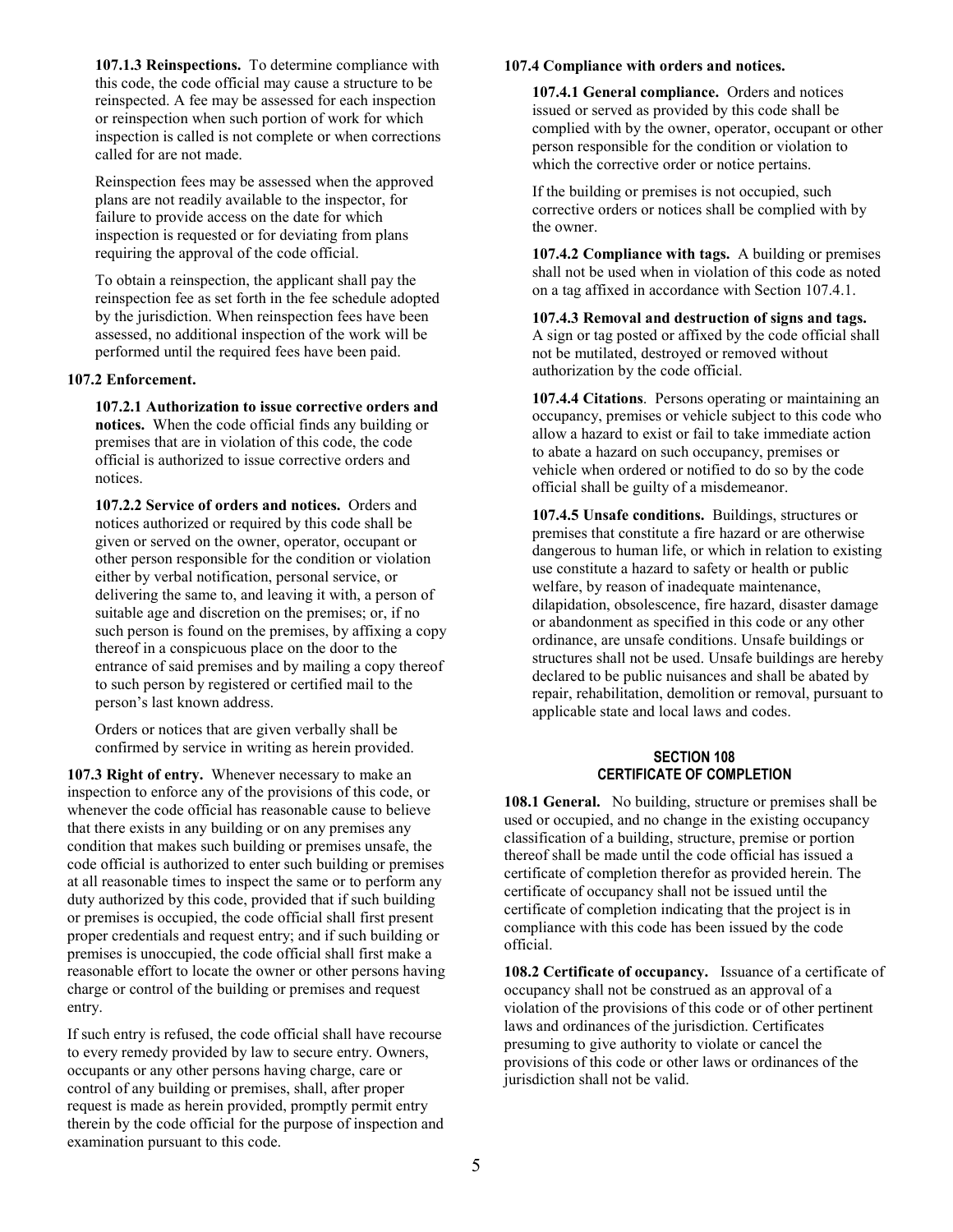# **CHAPTER 2 DEFINITIONS**

#### **SECTION 201 GENERAL**

**201.1 Scope.** Unless otherwise expressly stated, the following words and terms shall, for the purposes of this code, have the meanings shown in this chapter.

**201.2 Interchangeability.** Words stated in the present tense include the future; words stated in the masculine gender include the feminine and neuter, and the singular number includes the plural and the plural the singular.

**201.3 Terms defined in other codes.** Where terms are not defined in this code and are defined in other International Codes, such terms shall have the meanings ascribed to them as in those codes.

**201.4 Terms not defined.** Where terms are not defined through the methods authorized by this section, such terms shall have their ordinarily accepted meanings such as the context implies.

### **SECTION 202 DEFINITIONS**

**ACCESSORY STRUCTURE.** A building or structure used to shelter or support any material, equipment, chattel or occupancy other than a habitable building.

**APPROVED.** Approval by the code official as the result of review, investigation or tests conducted by the code official or by reason of accepted principles or tests by national authorities, or technical or scientific organizations.

**BRUSH, TALL.** Arbor-like varieties of brush species and/or short varieties of broad-leaf trees that grow in compact groups or clumps. These groups or clumps reach heights of 4 to 20 feet. In Utah, this includes primary varieties of oak, maples, chokecherry, serviceberry, and mahogany, but may also include other species.

**BRUSH, SHORT.** Low growing species that reach heights of 1 to 3 feet. Sagebrush, snowberry, and rabbit brush are some varieties.

**BUILDING.** Any structure used or intended for supporting or sheltering any use or occupancy.

**BUILDING OFFICIAL.** The officer or other designated authority charged with the administration and enforcement of the International Building Code, or the building official's duly authorized representative.

**CERTIFICATE OF COMPLETION**. Written documentation that the project or work for which a permit was issued has been completed in conformance with requirements of this code.

**CODE OFFICIAL.** The official designated by the jurisdiction to interpret and enforce this code, or the code official's authorized representative.

**DEFENSIBLE SPACE.** An area either natural or manmade, where material capable of allowing a fire to spread unchecked has been treated, cleared or modified to slow the rate and intensity of an advancing wildfire and to create an area for fire suppression operations to occur.

**DRIVEWAY.** A vehicular ingress and egress route that serves no more than two buildings or structures, not including accessory structures, or more than five dwelling units.

**FIRE AREA.** The floor area, in square feet (square meters), used to determine the adequate water supply.

**FIRE CHIEF.** The chief officer or the chief officer's authorized representative of the fire department serving the jurisdiction.

**FIRE PROTECTION PLAN.** A document prepared for a specific project or development proposed for the wildlandurban interface area. It describes ways to minimize and mitigate the fire problems created by the project or development, with the purpose of reducing impact on the community's fire protection delivery system.

**FIRE WEATHER.** Weather conditions favorable to the ignition and rapid spread of fire. In wildfires, this generally includes high temperatures combined with strong winds and low humidity.

**FIRE-RESISTANCE-RATED CONSTRUCTION.** The use of materials and systems in the design and construction of a building or structure to safeguard against the spread of fire within a building or structure and the spread of fire to or from buildings or structures to the wildland-urban interface area.

**FLAME SPREAD RATING.** As used herein refers to rating obtained according to tests conducted as specified by a nationally recognized standard.

**FUEL BREAK.** An area, strategically located for fighting anticipated fires, where the native vegetation has been permanently modified or replaced so that fires burning into it can be more easily controlled. Fuel breaks divide fire-prone areas into smaller areas for easier fire control and to provide access for fire fighting.

**FUEL, HEAVY.** Vegetation consisting of round wood 3 inches (76 mm) or larger in diameter. The amount of fuel (vegetation) would be 6 tons per acre or greater.

**FUEL, LIGHT.** Vegetation consisting of round wood less than  $\frac{1}{4}$  inch (6.4 mm) in diameter. The amount of fuel (vegetation) would be ½ ton to 2 tons per acre.

**FUEL, MEDIUM.** Vegetation consisting of round wood  $\frac{1}{4}$ to 3 inches (6.4 mm to 76 mm) in diameter. The amount of fuel (vegetation) would be 2 to 6 tons per acre.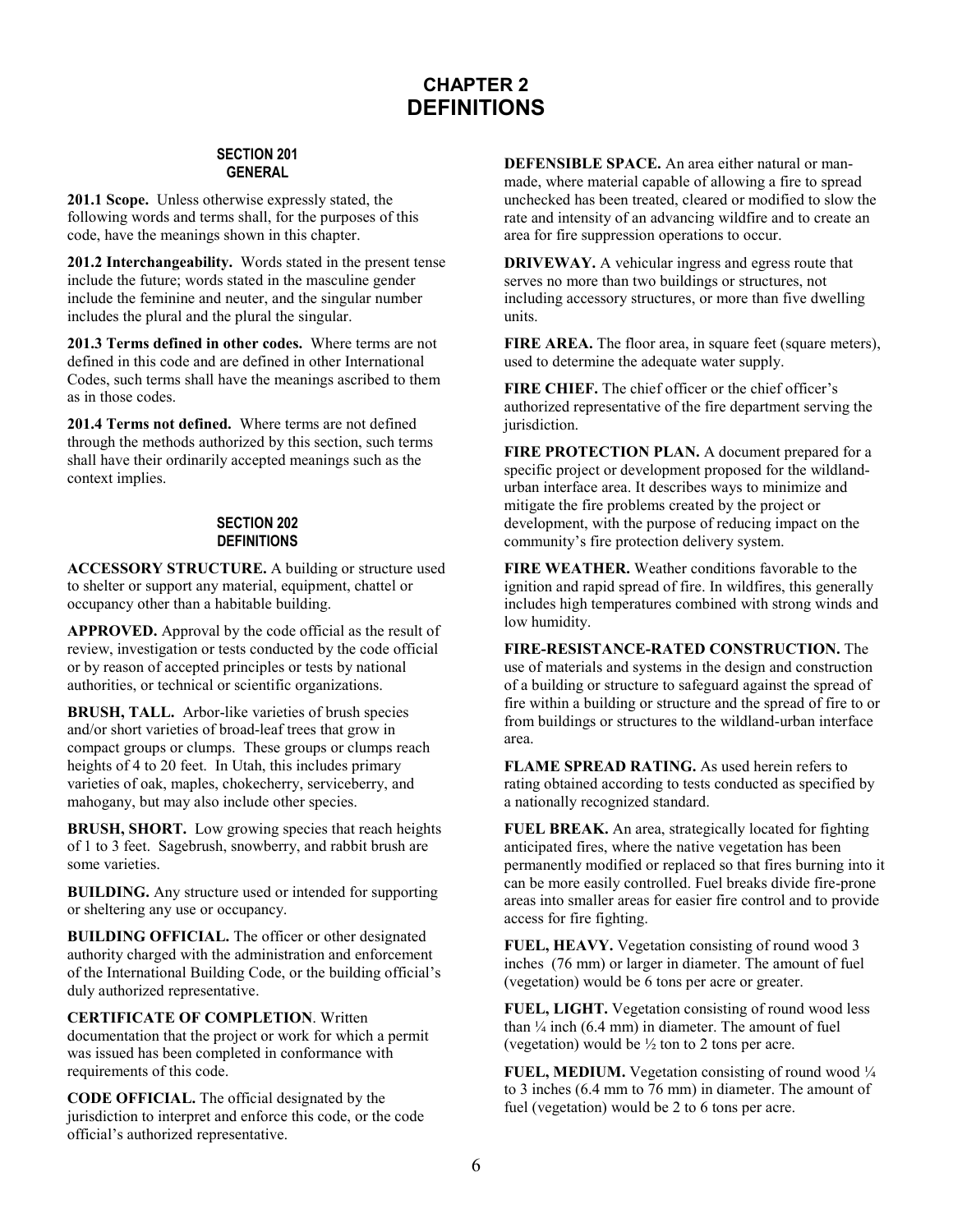**FUEL MODIFICATION.** A method of modifying fuel load by reducing the amount of nonfire-resistive vegetation or altering the type of vegetation to reduce the fuel load.

**FUEL MOSAIC.** A fuel modification system that provides for the creation of islands and irregular boundaries to reduce the visual and ecological impact of fuel modification.

**FUEL-LOADING.** The oven-dry weight of fuels in a given area, usually expressed in pounds per acre (lb/a) (kg/ha). Fuel loading may be referenced to fuel size or timelag categories, and may include surface fuels or total fuels.

**GREEN BELT.** A fuel break designated for a use other than fire protection.

**HAZARDOUS MATERIALS.** As defined in the International Fire Code.

**HEAVY TIMBER CONSTRUCTION.** As described in the International Building Code.

**LEGISLATIVE BODY.** The governing body of the political jurisdiction administering this code.

**LOG WALL CONSTRUCTION.** A type of construction in which exterior walls are constructed of solid wood members and where the smallest horizontal dimension of each solid wood member is at least 6 inches (152 mm).

**MULTILAYERED GLAZED PANELS.** Window or door assemblies that consist of two or more independently glazed panels installed parallel to each other, having a sealed air gap in between, within a frame designed to fill completely the window or door opening in which the assembly is intended to be installed.

**NONCOMBUSTIBLE.** As applied to building construction material means a material that, in the form in which it is used, is either one of the following:

1. Material of which no part will ignite and burn when subjected to fire. Any material conforming to ASTM E 136 shall be considered noncombustible within the meaning of this section.

2. Material having a structural base of noncombustible material as defined in Item 1 above, with a surfacing material not over 1/8 inch (3.2 mm) thick, which has a flame spread rating of 50 or less. Flame spread rating as used herein refers to rating obtained according to tests conducted as specified in ASTM E 84.

"Noncombustible" does not apply to surface finish materials. Material required to be noncombustible for reduced clearances to flues, heating appliances or other sources of high temperature shall refer to material conforming to Item 1. No material shall be classed as noncombustible that is subject to increase in combustibility or flame spread rating, beyond the limits herein established, through the effects of age, moisture or other atmospheric condition.

**NONCOMBUSTIBLE ROOF COVERING.** One of the following:

- 2. Exposed concrete slab roof.
- 3. Ferrous or copper shingles or sheets.
- 4. Slate shingles.
- 5. Clay or concrete roofing tile.

6. Approved roof covering of noncombustible material.

**SLOPE.** The variation of terrain from the horizontal; the number of feet (meters) rise or fall per 100 feet (30 480 mm) measured horizontally, expressed as a percentage.

**STRUCTURE.** That which is built or constructed, an edifice or building of any kind, or any piece of work artificially built up or composed of parts joined together in some manner.

**TREE CROWN.** The primary and secondary branches growing out from the main stem, together with twigs and foliage.

**UNENCLOSED ACCESSORY STRUCTURE.** An accessory structure without a complete exterior wall system enclosing the area under roof or floor above.

**WILDFIRE.** An uncontrolled fire spreading through vegetative fuels, exposing and possibly consuming structures.

**WILDLAND.** An area in which development is essentially nonexistent, except for roads, railroads, power lines and similar facilities.

**WILDLAND-URBAN INTERFACE.** The line, area, or zone where structures or other human development (including critical infrastructure that if destroyed would result in hardship to communities) meet or intermingle with undeveloped wildland or vegetative fuel.

1. Cement shingles or sheets.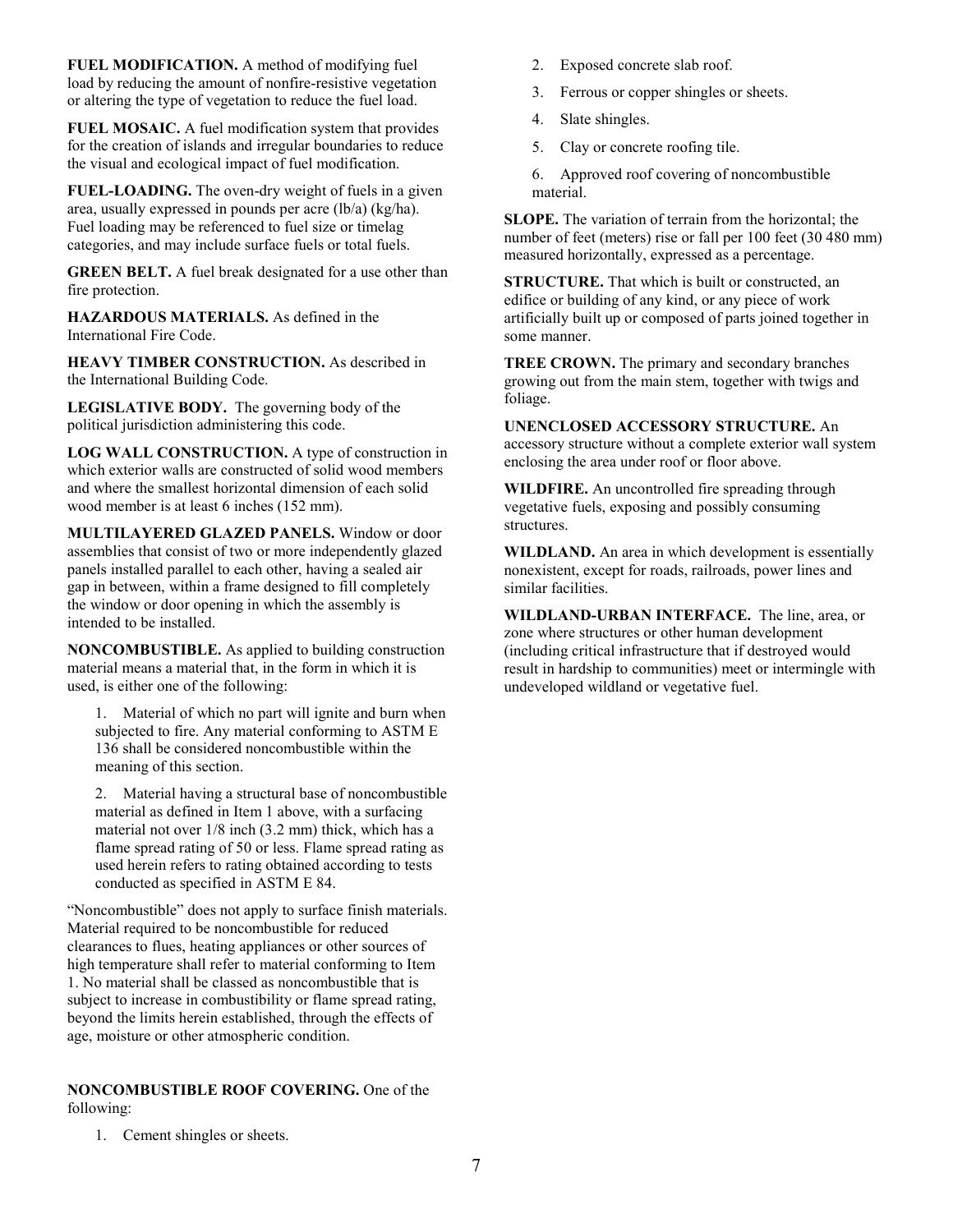## **CHAPTER 3 WILDLAND-URBAN INTERFACE AREAS**

## **SECTION 301 WILDLAND-URBAN INTERFACE AREA DESIGNATIONS**

**301.1 Declaration.** The legislative body shall declare the wildland-urban interface areas within the jurisdiction. The wildland-urban interface areas shall be based on the maps created in accordance with section 302.

**301.2 Mapping.** In cooperation, the code official and the Division of Forestry, Fire and State Lands (FFSL) wildfire representative, will create or review Wildland-Urban Interface Area maps, to be recorded and filed with the clerk of the jurisdiction. These areas shall become effective immediately thereafter.

**301.3 Review of wildland-urban interface areas.** The code official and the FFSL wildfire representative shall reevaluate and recommend modification to the wildlandurban interface areas in accordance with Section 302.1 on a three-year basis or more frequently as deemed necessary by the legislative body.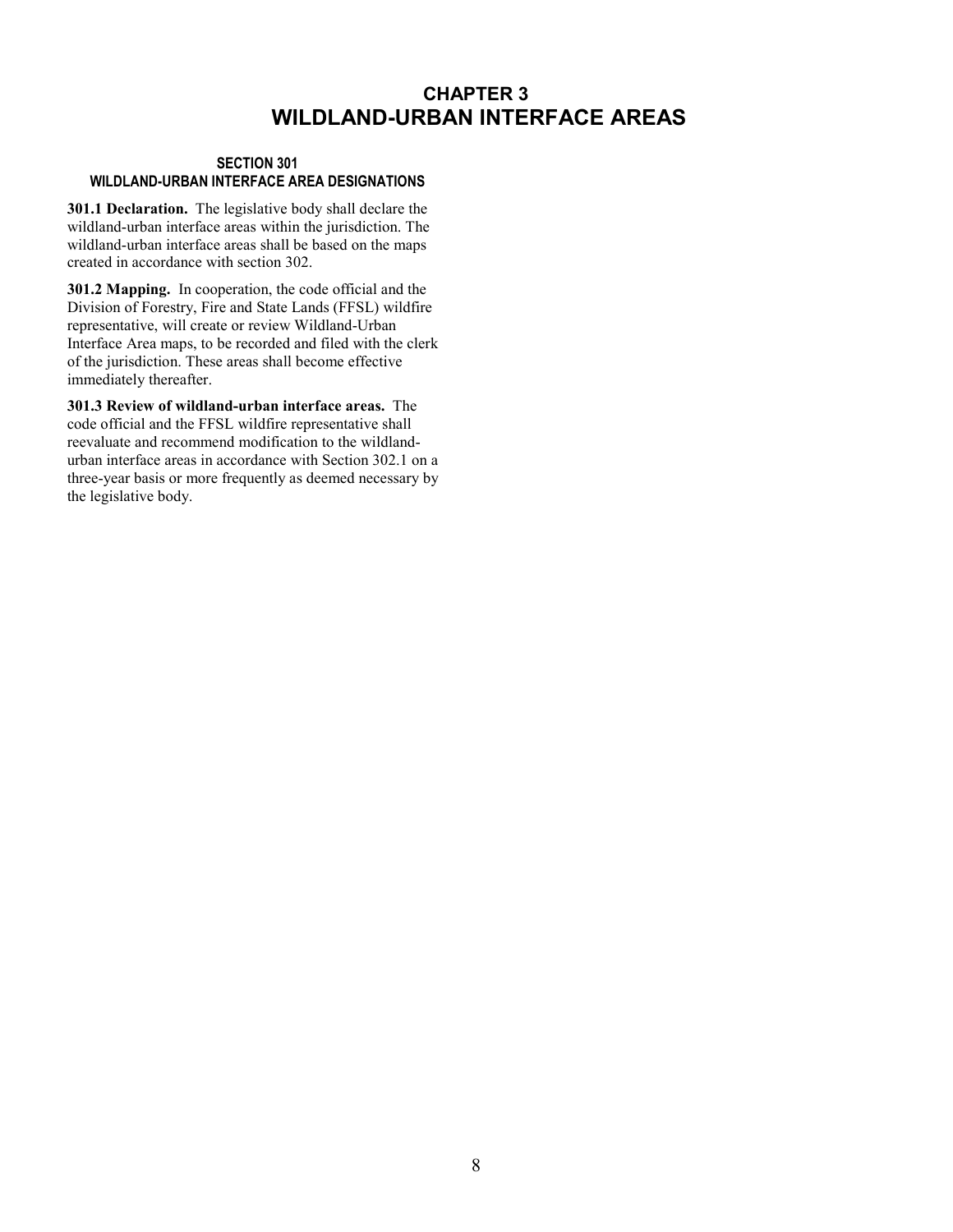# **CHAPTER 4 WILDLAND-URBAN INTERFACE AREA REQUIREMENTS**

#### **SECTION 401 GENERAL**

**401.1 Scope.** Wildland-urban interface areas shall be provided with emergency vehicle access and water supply in accordance with this chapter.

**401.2 Objective.** The objective of this chapter is to establish the minimum requirements for emergency vehicle access and water supply for buildings and structures located in the wildland-urban interface areas.

**401.3 General safety precautions.** General safety precautions shall be in accordance with this chapter. See also Appendix A.

#### **SECTION 402 APPLICABILITY**

**402.1 Subdivisions.** Subdivisions shall comply with Sections 402.1.1 and 402.1.2.

**402.1.1 Access.** New subdivisions, as determined by this jurisdiction, shall be provided with fire apparatus access roads in accordance with the International Fire Code and access requirements in accordance with Section 403.

**402.1.2 Water supply.** New subdivisions as determined by this jurisdiction shall be provided with water supply in accordance with Section 404.

**402.2 Individual structures.** Individual structures shall comply with Sections 402.2.1 and 402.2.2.

402.2.1 Access.

Individual structures hereafter constructed or relocated into or within wildland-urban interface areas shall be provided with fire apparatus access in accordance with the International Fire Code and driveways in accordance with Section 403.2. Marking of fire protection equipment shall be provided in accordance with Section 403.5 and address markers shall be provided in accordance with Section 403.6.

402.2.2 Water supply.

Individual structures hereafter constructed or relocated into or within wildland-urban interface areas shall be provided with a conforming water supply in accordance with Section 404.

### **Exceptions:**

1. Structures constructed to meet the requirements for the class of ignition-resistant construction specified in Table 503.1 for a nonconforming water supply.

2. Buildings containing only private garages, carports, sheds and agricultural buildings with a floor area of not more than 600 square feet (56 m2). **402.3 Existing conditions.** Existing buildings shall be provided with address markers in accordance with Section 403.6. Existing roads and fire protection equipment shall be provided with markings in accordance with Sections 403.4 and 403.5, respectively.

## **SECTION 403 ACCESS**

**403.1 Restricted access.** Where emergency vehicle access is restricted because of secured access roads or driveways or where immediate access is necessary for life-saving or firefighting purposes, the code official is authorized to require a key box to be installed in an accessible location. The key box shall be of a type approved by the code official and shall contain keys to gain necessary access as required by the code official.

**403.2 Driveways.** Driveways shall be provided when any portion of an exterior wall of the first story of a building is located more than 150 feet (45 720 mm) from a fire apparatus access road. Driveways shall provide a minimum unobstructed width of 20 feet (3658 mm) and a minimum unobstructed height of 13 feet 6 inches (4115 mm). Driveways in excess of 150 feet (45 720 mm) in length shall be provided with turnarounds.

A driveway shall not serve in excess of five dwelling units.

Driveway turnarounds shall have inside turning radii of not less than 30 feet (9144 mm) and outside turning radii of not less than 45 feet (13 716 mm). Driveways that connect with a road or roads at more than one point may be considered as having a turnaround if all changes of direction meet the radii requirements for driveway turnarounds.

Vehicle load limits shall be posted at both entrances to bridges on driveways and private roads. Design loads for bridges shall be established by the code official.

**403.3 Fire apparatus access road.** When required, fire apparatus access roads shall be all-weather roads with a minimum width of 20 feet (6096 mm) and a clear height of 13 feet 6 inches (4115 mm); shall be designed to accommodate the loads and turning radii for fire apparatus; and have a gradient negotiable by the specific fire apparatus normally used at that location within the jurisdiction. Deadend roads in excess of 150 feet (45 720 mm) in length shall be provided with turnarounds as approved by the code official. An all-weather road surface shall be any surface material acceptable to the code official that would normally allow the passage of emergency service vehicles to protect structures and wildlands within the jurisdiction.

**403.4 Marking of roads.** Approved signs or other approved notices shall be provided and maintained for access roads and driveways to identify such roads and prohibit the obstruction thereof or both.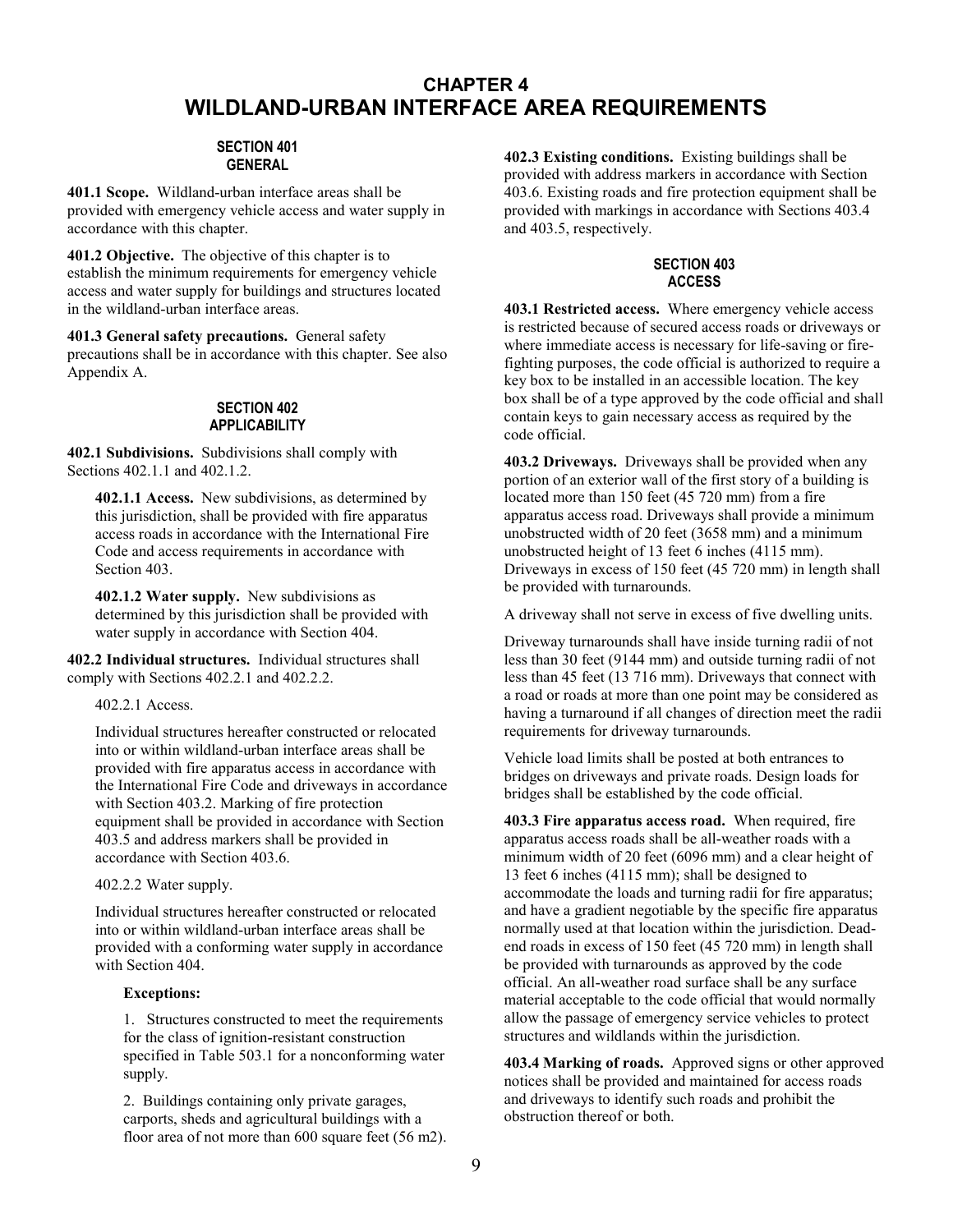All road identification signs and supports shall be of noncombustible materials. Signs shall have minimum 4 inch-high (102 mm) reflective letters with ½ inch (12.7 mm) stroke on a contrasting 6-inch-high (152 mm) sign. Road identification signage shall be mounted at a height of 7 feet (2134 mm) from the road surface to the bottom of the sign.

**403.5 Marking of fire protection equipment.** Fire protection equipment and fire hydrants shall be clearly identified in a manner approved by the code official to prevent obstruction.

**403.6 Address markers.** All buildings shall have a permanently posted address, which shall be placed at each driveway entrance and be visible from both directions of travel along the road. In all cases, the address shall be posted at the beginning of construction and shall be maintained thereafter, and the address shall be visible and legible from the road on which the address is located.

Address signs along one-way roads shall be visible from both the intended direction of travel and the opposite direction.

Where multiple addresses are required at a single driveway, they shall be mounted on a single post, and additional signs shall be posted at locations where driveways divide.

Where a roadway provides access solely to a single commercial or industrial business, the address sign shall be placed at the nearest road intersection providing access to that site.

**403.7 Grade.** The gradient for fire apparatus access roads and driveways shall not exceed the maximum approved by the code official. It will be up to the code official to ascertain the standard based on local fire equipment. The grade shall not exceed 12 percent.

### **SECTION 404 WATER SUPPLY**

**404.1 General.** When provided in order to qualify as a conforming water supply for the purpose of Table 503.1, an approved water source shall have an adequate water supply for the use of the fire protection service to protect buildings and structures from exterior fire sources or to suppress structure fires within the wildland-urban interface area of the jurisdiction in accordance with this section.

**404.2 Water sources.** The point at which a water source is available for use shall be located not more than 1,000 feet (305 m) from the building and be approved by the code official. The distance shall be measured along an unobstructed line of travel.

Water sources shall comply with the following:

1. Man-made water sources shall have a minimum usable water volume as determined by the adequate water supply needs in accordance with Section 404.5. This water source shall be equipped with an approved hydrant. The water level of the water source shall be maintained by rainfall, water pumped from a well, water hauled by a tanker, or by seasonal high water of a stream or river. The design, construction, location,

water level maintenance, access, and access maintenance of man-made water sources shall be approved by the code official.

2. Natural water sources shall have a minimum annual water level or flow sufficient to meet the adequate water supply needs in accordance with Section 404.5. This water level or flow shall not be rendered unusable because of freezing. This water source shall have an approved draft site with an approved hydrant. Adequate water flow and rights for access to the water source shall be ensured in a form acceptable to the code official.

**404.3 Draft sites.** Approved draft sites shall be provided at all natural water sources intended for use as fire protection for compliance with this code. The design, construction, location, access and access maintenance of draft sites shall be approved by the code official.

The pumper access point shall be either an emergency vehicle access area alongside a conforming access road or an approved driveway no longer than 150 feet (45 720 mm). Pumper access points and access driveways shall be designed and constructed in accordance with all codes and ordinances enforced by this jurisdiction. Pumper access points shall not require the pumper apparatus to obstruct a road or driveway.

**404.4 Hydrants.** All hydrants shall be designed and constructed in accordance with nationally recognized standards. The location and access shall be approved by the code official.

**404.5 Adequate water supply.** Adequate water supply shall be determined for purposes of initial attack and flame front control as follows:

1. One- and two-family dwellings. The required water supply for one- and two-family dwellings having a fire area that does not exceed 3,600 square feet (334 m2) shall be 1,000 gallons per minute (63.1 L/s) for a minimum duration of 30 minutes. The required water supply for one- and two-family dwellings having a fire area in excess of 3,600 square feet (334 m2) shall be 1,500 gallons per minute (95 L/s) for a minimum duration of two hours.

> **Exception:** A reduction in required flow rate of 50 percent, as approved by the code official, is allowed when the building is provided with an approved automatic sprinkler system.

2. Buildings other than one- and two-family dwellings. The water supply required for buildings other than one- and two-family dwellings shall be as approved by the code official but shall not be less than 1,500 gallons per minute (95 L/s) for a duration of two hours.

> **Exception:** A reduction in required flow rate of up to 75 percent, as approved by the code official, is allowed when the building is provided with an approved automatic sprinkler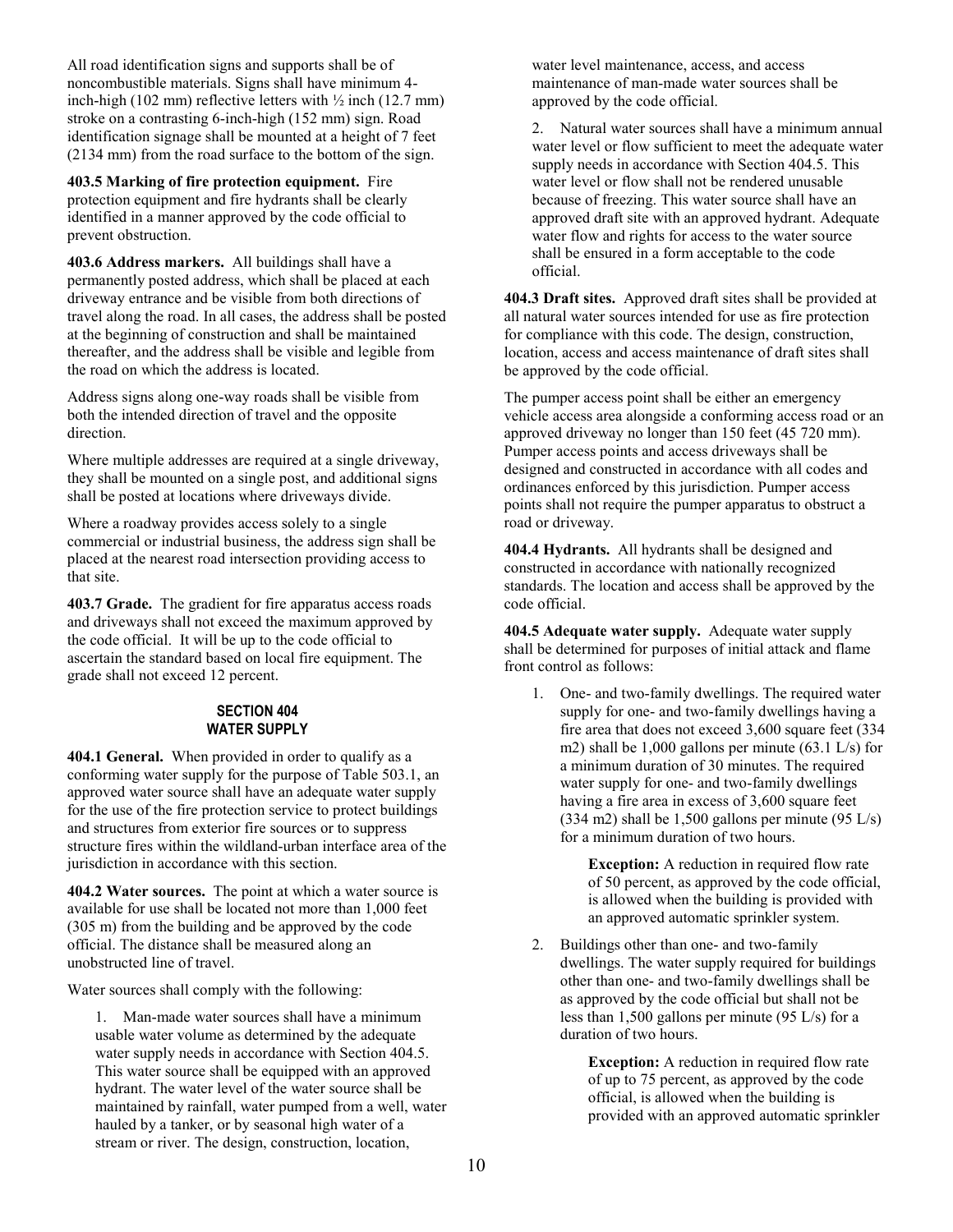system. The resulting water supply shall not be less than 1,500 gallons per minute (94.6 L/s).

**404.6 Fire department.** The water system required by this code can only be considered conforming for purposes of determining the level of ignition-resistant construction. (See Table 503.1)

**404.7 Obstructions.** Access to all water sources required by this code shall be unobstructed at all times. The code official shall not be deterred or hindered from gaining immediate access to water source equipment, fire protection equipment or hydrants.

**404.8 Identification.** Water sources, draft sites, hydrants and fire protection equipment shall be clearly identified in a manner approved by the code official to identify location and to prevent obstruction by parking and other obstructions.

**404.9 Testing and maintenance.** Water sources, draft sites, hydrants and other fire protection equipment required by this code shall be subject to periodic tests as required by the fire code official. The fire code official shall establish a periodic testing schedule. Costs are to be covered by the water provider. All such equipment installed under the provisions of this code shall be maintained in an operative condition at all times and shall be repaired or replaced where defective. Additions, repairs, alterations and servicing of such fire protection equipment and resources shall be in accordance with approved standards. Mains and appurtenances shall be installed in accordance with R309 Environmental Quality, Drinking Water Rules of the Sate of Utah and with standards as established by the Wasatch County and its special service districts.

**404.10 Reliability.** Water supply reliability shall comply with Sections 404.10.1 through 404.10.3.

**404.10.1 Objective.** The objective of this section is to increase the reliability of water supplies by reducing the exposure of vegetative fuels to electrically powered systems.

**404.10.2 Clearance of fuel.** Defensible space shall be provided around water tank structures, water supply pumps and pump houses in accordance with Section 603.

**404.10.3 Standby power.** Stationary water supply facilities within the wildland-urban interface area dependent on electrical power supplied by power grid to meet adequate water supply demands shall provide functional standby power systems in accordance with the current "National Electrical Code" to ensure that an uninterrupted water supply is maintained. The standby power source shall be capable of providing power for a minimum of two hours.

#### **Exceptions:**

1. When approved by the code official, a standby power supply is not required where the primary power service to the stationary water supply facility is underground or there is an onsite generator.

2. A standby power supply is not required where the stationary water supply facility serves no more than one single-family dwelling.

### **SECTION 405 FIRE PROTECTION PLAN**

**405.1 Purpose.** The plan is to provide a basis to determine overall compliance with this code, for determination of Ignition Resistant Construction (IRC) (see Table 503.1) and for determining the need for alternative material and methods.

**405.2 General.** When required by the code official, a fire protection plan shall be prepared.

**405.3 Content.** The plan shall be based upon a site-specific wildfire risk assessment that includes considerations of location, topography, aspect, flammable vegetation, climatic conditions and fire history. The plan shall address water supply, access, building ignition and fire-resistance factors, fire protection systems and equipment, defensible space and vegetation management.

**405.4 Cost.** The cost of fire protection plan preparation and review shall be the responsibility of the applicant.

**405.5 Plan retention.** The fire protection plan shall be retained by the code official.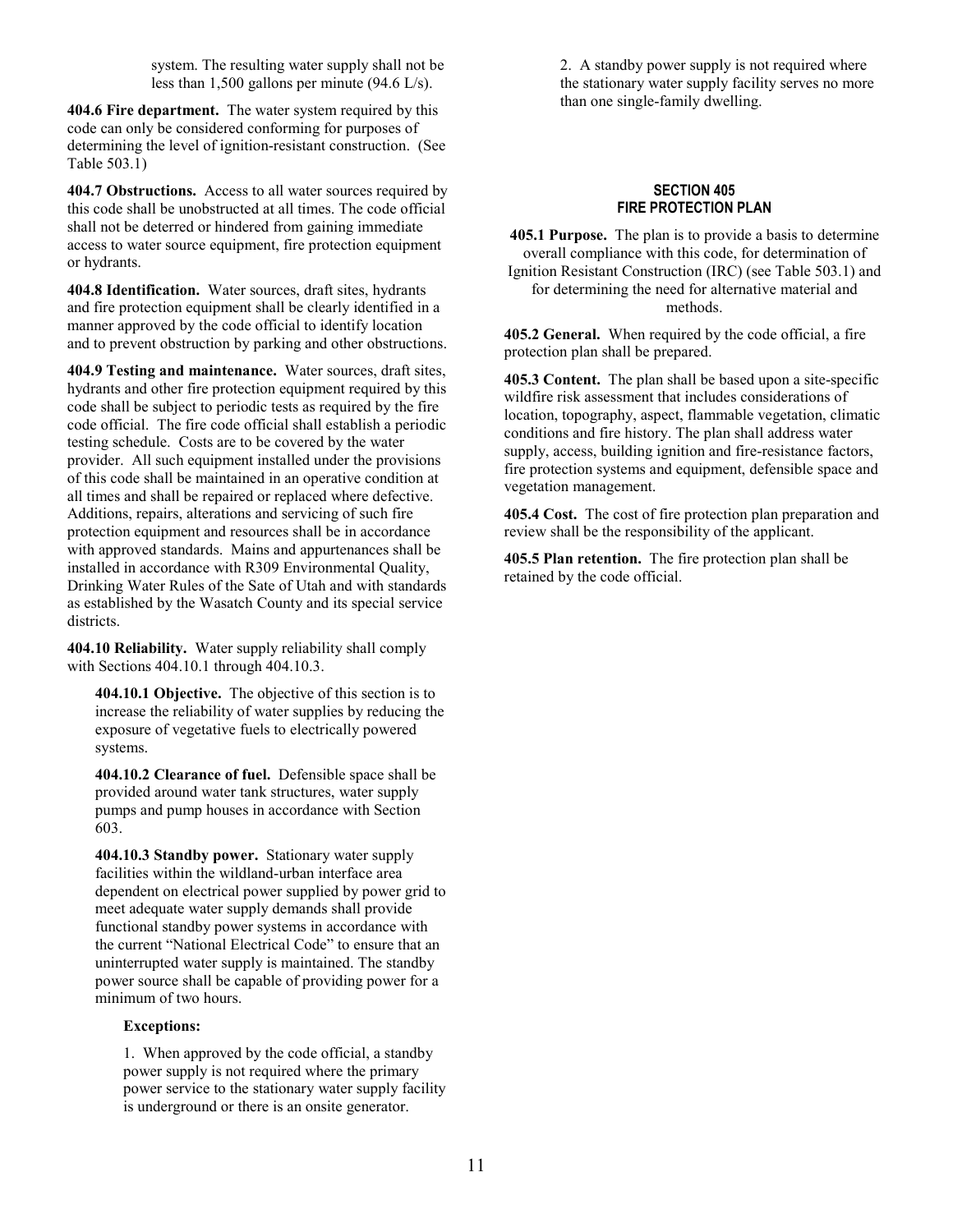# **CHAPTER 5 SPECIAL BUILDING CONSTRUCTION REGULATIONS**

### **SECTION 501 GENERAL**

**501.1 Scope.** Buildings and structures shall be constructed in accordance with the International Building Code and this code.

### **Exceptions:**

1. Accessory structures not exceeding 120 square feet (11 m2) in floor area when located at least 50 feet (15 240 mm) from buildings containing habitable spaces. 2. Agricultural buildings at least 50 feet (15 240 mm) from buildings containing habitable spaces.

**501.2 Objective.** The objective of this chapter is to establish minimum standards to locate, design and construct buildings and structures or portions thereof for the protection of life and property, to resist damage from wildfires, and to mitigate building and structure fires from spreading to wildland fuels. The minimum standards set forth in this chapter vary with the critical fire weather, slope and fuel type to provide increased protection, above the requirements set forth in the International Building Code, from the various levels of hazards.**SECTION 502**

## **FIRE HAZARD SEVERITY**

**502.1 General.** The fire hazard severity of building sites for all buildings hereafter constructed, modified or relocated into wildland-urban interface areas shall be established in accordance with Appendix C.

**502.2 Fire hazard severity reduction.** The fire hazard severity is allowed to be reduced by implementing a vegetation management plan in accordance with Appendix B.

### **SECTION 503 IGNITION-RESISTANT CONSTRUCTION**

**503.1 General.** Buildings and structures hereafter constructed, modified or relocated into or within wildlandurban interface areas shall meet the construction requirements in accordance with Table 503.1. Class 1, Class 2 or Class 3 ignition-resistant construction shall be in accordance with Sections 504, 505 and 506, respectively.

### **SECTION 504 CLASS 1 IGNITION-RESISTANT CONSTRUCTION**

**504.1 General.** Class 1 ignition-resistant construction shall be in accordance with Sections 504.2 through 504.11

**504.2 Roof covering.** Roofs shall have a Class A roof covering or a Class A roof assembly. For roof coverings where the profile allows a space between the roof covering and roof decking, the space at the eave ends shall be firestopped to preclude entry of flames or embers.

**504.3 Protection of eaves.** Eaves and soffits shall be protected on the exposed underside by materials approved for a minimum of 1-hour fire-resistance-rated construction,

|                                               | <b>FIRE HAZARD SEVERITY</b> |                                   |                         |                                   |                         |                                   |  |
|-----------------------------------------------|-----------------------------|-----------------------------------|-------------------------|-----------------------------------|-------------------------|-----------------------------------|--|
| <b>DEFENSIBLE</b><br><b>SPACE<sup>c</sup></b> | <b>Moderate Hazard</b>      |                                   | <b>High Hazard</b>      |                                   | <b>Extreme Hazard</b>   |                                   |  |
|                                               | Water Supply <sup>b</sup>   |                                   | Water Supplyb           |                                   | Water Supplyb           |                                   |  |
|                                               | Conforming <sup>d</sup>     | <b>Nonconforming</b> <sup>e</sup> | Conforming <sup>d</sup> | <b>Nonconforming</b> <sup>e</sup> | Conforming <sup>d</sup> | <b>Nonconforming</b> <sup>e</sup> |  |
| Nonconforming                                 | IR <sub>2</sub>             | IR 1                              | IR <sub>1</sub>         | IR <sub>1</sub><br>N.C.           | IR <sub>1</sub><br>N.C. | Not Permitted                     |  |
| Conforming                                    | IR $3$                      | IR <sub>2</sub>                   | IR <sub>2</sub>         | IR <sub>1</sub>                   | IR <sub>1</sub>         | IR <sub>1</sub><br>N.C.           |  |
| 1.5 x Conforming                              | Not Required                | IR $3$                            | IR $3$                  | IR <sub>2</sub>                   | IR <sub>2</sub>         | IR <sub>1</sub>                   |  |

## **TABLE 503.1 IGNITION-RESISTANT CONSTRUCTION** <sup>a</sup>

a. Access shall be in accordance with Section 402.

- b. Subdivisions shall have a conforming water supply in accordance with Section 402.1.
	- IR  $1 =$  Ignition-resistant construction in accordance with Section 504
	- IR 2 = Ignition-resistant construction in accordance with Section 505.
	- IR 3 = Ignition-resistant construction in accordance with Section 506.
	- N.C. = Exterior walls shall have a fire-resistance rating of not less than 1-hour and the exterior surfaces of such walls shall be noncombustible. Usage of log wall construction is allowed.
- c. Conformance based on Section 603.
- d. Conformance based on Section 404.
- e. A nonconforming water supply is any water system or source that does not comply with Section 404, including situations where there is no water supply for structure protection or fire suppression.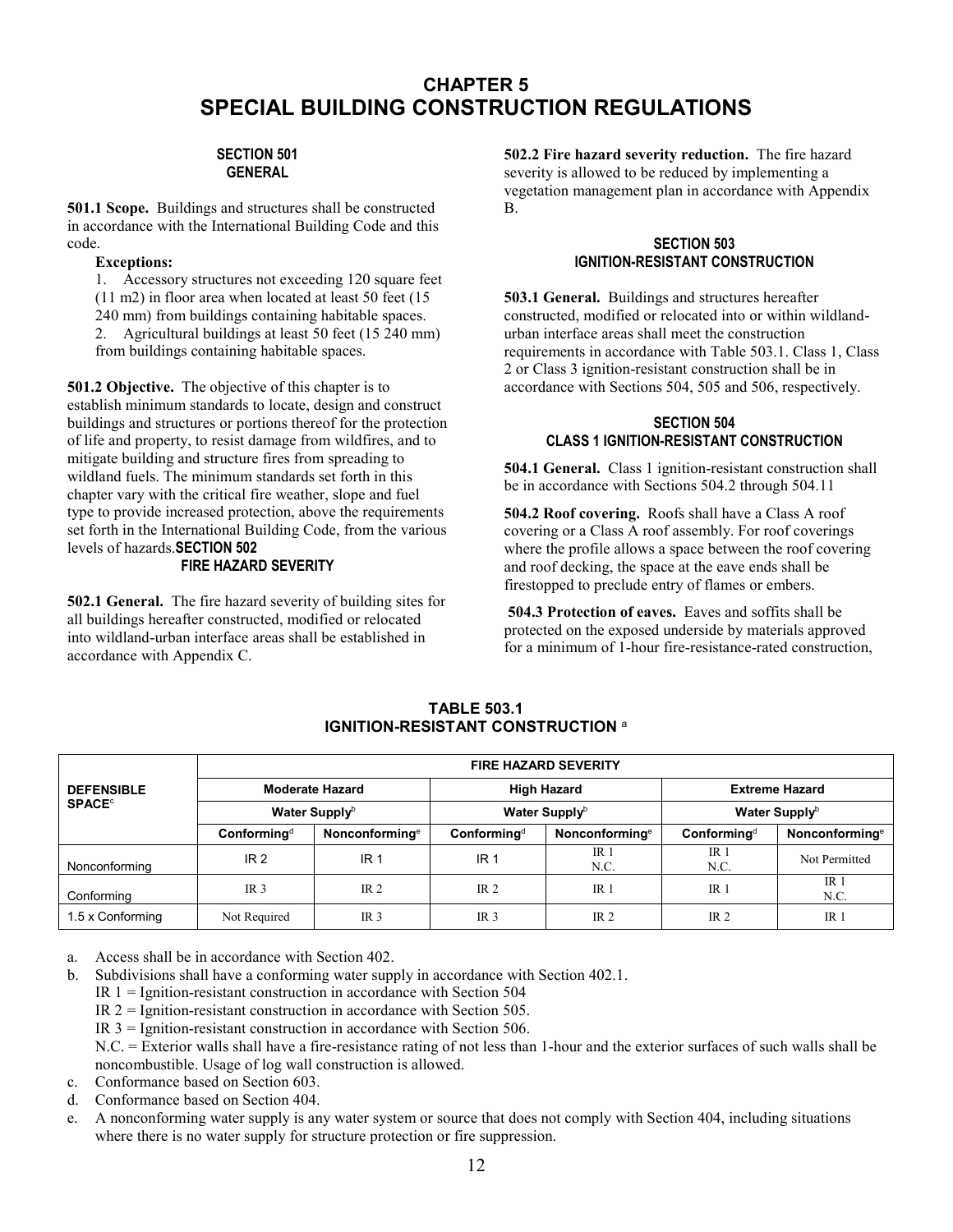2-inch (51 mm) nominal dimension lumber, or 1-inch (25.4 mm) nominal fire-retardant-treated lumber or  $\frac{3}{4}$ -inch (19) mm) nominal fire-retardant-treated plywood, identified for exterior use and meeting the requirements of Section 2303.2 of the International Building Code. Fascias are required and shall be protected on the backside by materials approved for a minimum of 1-hour fire-resistance-rated construction or 2 inch (51 mm) nominal dimension lumber.

**504.4 Gutters and downspouts.** Gutters and downspouts shall be constructed of noncombustible material.

**504.5 Exterior walls.** Exterior walls of buildings or structures shall be constructed with materials approved for a minimum of 1-hour fire-resistance-rated construction on the exterior side or constructed with approved noncombustible materials.

**Exception:** Heavy timber or log wall construction.

Such material shall extend from the top of the foundation to the underside of the roof sheathing.

**504.6 Unenclosed underfloor protection.** Buildings or structures shall have all underfloor areas enclosed to the ground with exterior walls in accordance with Section 504.5.

**Exception:** Complete enclosure may be omitted where the underside of all exposed floors and all exposed structural columns, beams and supporting walls are protected as required for exterior 1-hour fire-resistancerated construction or heavy timber construction.

**504.7 Appendages and projections.** Unenclosed accessory structures attached to buildings with habitable spaces and projections, such as decks, shall be a minimum of 1-hour fire-resistance-rated construction, heavy timber construction or constructed of approved noncombustible materials or fireretardant-treated wood identified for exterior use and meeting the requirements of Section 2303.2 of the International Building Code.

When the attached structure is located and constructed so that the structure or any portion thereof projects over a descending slope surface greater than 10 percent, the area below the structure shall have all underfloor areas enclosed to within 6 inches (152 mm) of the ground, with exterior wall construction in accordance with Section 504.5.

**504.8 Exterior glazing.** Exterior windows, window walls and glazed doors, windows within exterior doors, and skylights shall be tempered glass, multilayered glazed panels, glass block or have a fire protection rating of not less than 20 minutes.

**504.9 Exterior doors.** Exterior doors shall be approved noncombustible construction, solid core wood not less than 1¾ inches thick (45 mm), or have a fire protection rating of not less than 20 minutes. Windows within doors and glazed doors shall be in accordance with Section 504.8.

Exception: Vehicle access doors.

**504.10 Vents.** Attic ventilation openings, foundation or underfloor vents, or other ventilation openings in vertical exterior walls and vents through roofs shall not exceed 144 square inches (0.0929 m2) each. Such vents shall be covered

with noncombustible corrosion-resistant mesh with openings not to exceed  $\frac{1}{4}$  inch (6.4 mm), or shall be designed and approved to prevent flame or ember penetration into the structure.

Attic ventilation openings shall not be located in soffits, in eave overhangs, between rafters at eaves, or in other overhang areas. Gable end and dormer vents shall be located at least 10 feet (3048 mm) from property lines. Underfloor ventilation openings shall be located as close to grade as practical.

**504.11 Detached accessory structures.** Detached accessory structures located less than 50 feet (15 240 mm) from a building containing habitable space shall have exterior walls constructed with materials approved for a minimum of 1-hour fire-resistance-rated construction, heavy timber, log wall construction or constructed with approved noncombustible materials on the exterior side.

When the detached structure is located and constructed so that the structure or any portion thereof projects over a descending slope surface greater than 10 percent, the area below the structure shall have all underfloor areas enclosed to within 6 inches (152 mm) of the ground, with exterior wall construction in accordance with Section 504.5 or underfloor protection in accordance with Section 504.6.

**Exception:** The enclosure may be omitted where the underside of all exposed floors and all exposed structural columns, beams and supporting walls are protected as required for exterior 1-hour fire-resistancerated construction or heavy-timber construction.

See Section 504.2 for roof requirements.

### **SECTION 505 CLASS 2 IGNITION-RESISTANT CONSTRUCTION**

**505.1 General.** Class 2 ignition-resistant construction shall be in accordance with Sections 505.2 through 505.11.

**505.2 Roof covering.** Roofs shall have at least a Class A roof covering, Class B roof assembly or an approved noncombustible roof covering. For roof coverings where the profile allows a space between the roof covering and roof decking, the space at the eave ends shall be firestopped to preclude entry of flames or embers.

**505.3 Protection of eaves.** Combustible eaves, fascias and soffits shall be enclosed with solid materials with a minimum thickness of  $\frac{3}{4}$  inch (19 mm). No exposed rafter tails shall be permitted unless constructed of heavy timber materials.

**505.4 Gutters and downspouts.** Gutters and downspouts shall be constructed of noncombustible material.

**505.5 Exterior walls.** Exterior walls of buildings or structures shall be constructed with materials approved for a minimum of 1-hour fire-resistance-rated construction on the exterior side or constructed with approved noncombustible materials.

**Exception:** Heavy timber or log wall construction.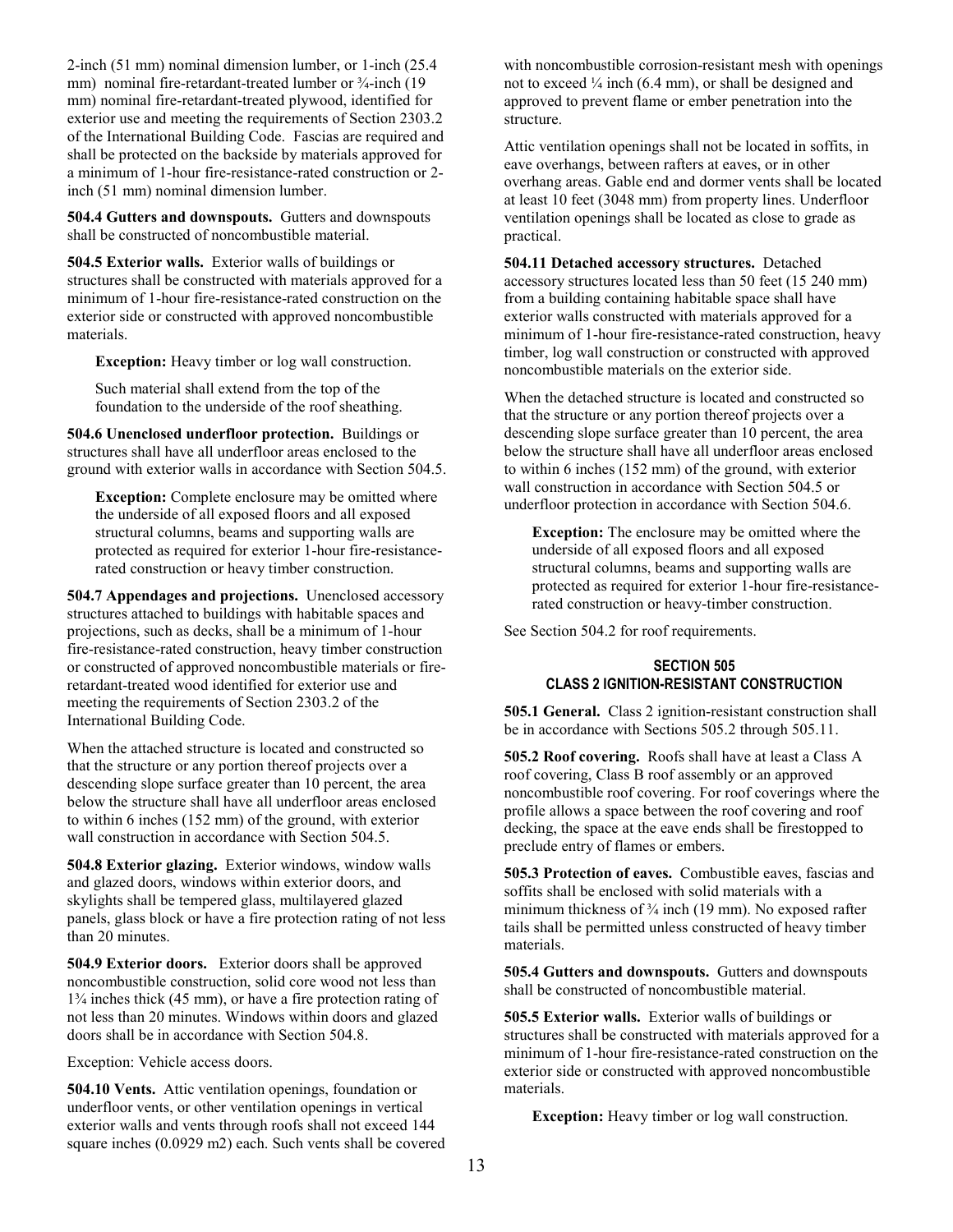Such material shall extend from the top of the foundation to the underside of the roof sheathing.

**505.6 Unenclosed underfloor protection**. Buildings or structures shall have all underfloor areas enclosed to the ground, with exterior walls in accordance with Section 505.5.

**Exception:** Complete enclosure may be omitted where the underside of all exposed floors and all exposed structural columns, beams and supporting walls are protected as required for exterior 1-hour fire-resistancerated construction or heavy timber construction.

**505.7 Appendages and projections.** Unenclosed accessory structures attached to buildings with habitable spaces and projections, such as decks, shall be a minimum of 1-hour fire-resistance-rated construction, heavy timber construction or constructed of approved noncombustible materials or fireretardant-treated wood identified for exterior use and meeting the requirements of Section 2303.2 of the International Building Code.

When the attached structure is located and constructed so that the structure or any portion thereof projects over a descending slope surface greater than 10 percent, the area below the structure shall have all underfloor areas enclosed to within 6 inches (152 mm) of the ground, with exterior wall construction in accordance with Section 505.5.

**505.8 Exterior glazing.** Exterior windows, window walls and glazed doors, windows within exterior doors, and skylights shall be tempered glass, multilayered glazed panels, glass block or have a fire-protection rating of not less than 20 minutes.

**505.9 Exterior doors.** Exterior doors shall be approved noncombustible construction, solid core wood not less than 1¾-inches thick (45 mm), or have a fire protection rating of not less than 20 minutes. Windows within doors and glazed doors shall be in accordance with Section 505.8.

**Exception:** Vehicle access doors.

**505.10 Vents.** Attic ventilation openings, foundation or underfloor vents or other ventilation openings in vertical exterior walls and vents through roofs shall not exceed 144 square inches (0.0929 m2) each. Such vents shall be covered with noncombustible corrosion-resistant mesh with openings not to exceed  $\frac{1}{4}$  inch (6.4 mm) or shall be designed and approved to prevent flame or ember penetration into the structure.

Attic ventilation openings shall not be located in soffits, in eave overhangs, between rafters at eaves, or in other overhang areas. Gable end and dormer vents shall be located at least 10 feet (3048 mm) from property lines. Underfloor ventilation openings shall be located as close to grade as practical.

**505.11 Detached accessory structures.** Detached accessory structures located less than 50 feet (15 240 mm) from a building containing habitable space shall have exterior walls constructed with materials approved for a minimum of 1-hour fire-resistance-rated construction, heavy timber, log wall construction, or constructed with approved noncombustible material on the exterior side.

When the detached structure is located and constructed so that the structure or any portion thereof projects over a descending slope surface greater than 10 percent, the area below the structure shall have all underfloor areas enclosed to within 6 inches (152 mm) of the ground, with exterior wall construction in accordance with Section 505.5 or underfloor protection in accordance with Section 505.6.

**Exception:** The enclosure may be omitted where the underside of all exposed floors and all exposed structural columns, beams and supporting walls are protected as required for exterior 1-hour fire-resistancerated construction or heavy-timber construction.

See Section 505.2 for roof requirements.

## **SECTION 506 CLASS 3 IGNITION-RESISTANT CONSTRUCTION**

**506.1 General.** Class 3 ignition-resistant construction shall be in accordance with Sections 506.2 through 506.4.

**506.2 Roof covering.** Roofs shall have at least a Class A roof covering, Class C roof assembly or an approved noncombustible roof covering. For roof coverings where the profile allows a space between the roof covering and roof decking, the space at the eave ends shall be firestopped to preclude entry of flames or embers.

**506.3 Unenclosed underfloor protection.** Buildings or structures shall have all underfloor areas enclosed to the ground with exterior walls.

**Exception:** Complete enclosure may be omitted where the underside of all exposed floors and all exposed structural columns, beams and supporting walls are protected as required for exterior 1-hour fire-resistancerated construction or heavy timber construction.

**506.4 Vents.** Attic ventilation openings, soffit vents, foundation or underfloor vents or other ventilation openings in vertical exterior walls and vents through roofs shall not exceed 144 square inches (0.0929 m2) each. Such vents shall be covered with noncombustible corrosion-resistant mesh with openings not to exceed  $\frac{1}{4}$  inch (6.4 mm).

## **SECTION 507 REPLACEMENT OR REPAIR OF ROOF COVERINGS**

**507.1 General.** The roof covering on buildings or structures in existence prior to the adoption of this code that are replaced or have 25 percent or more replaced in a 12-month period shall be replaced with a roof covering required for new construction based on the type of ignition-resistant construction specified in accordance with Section 503.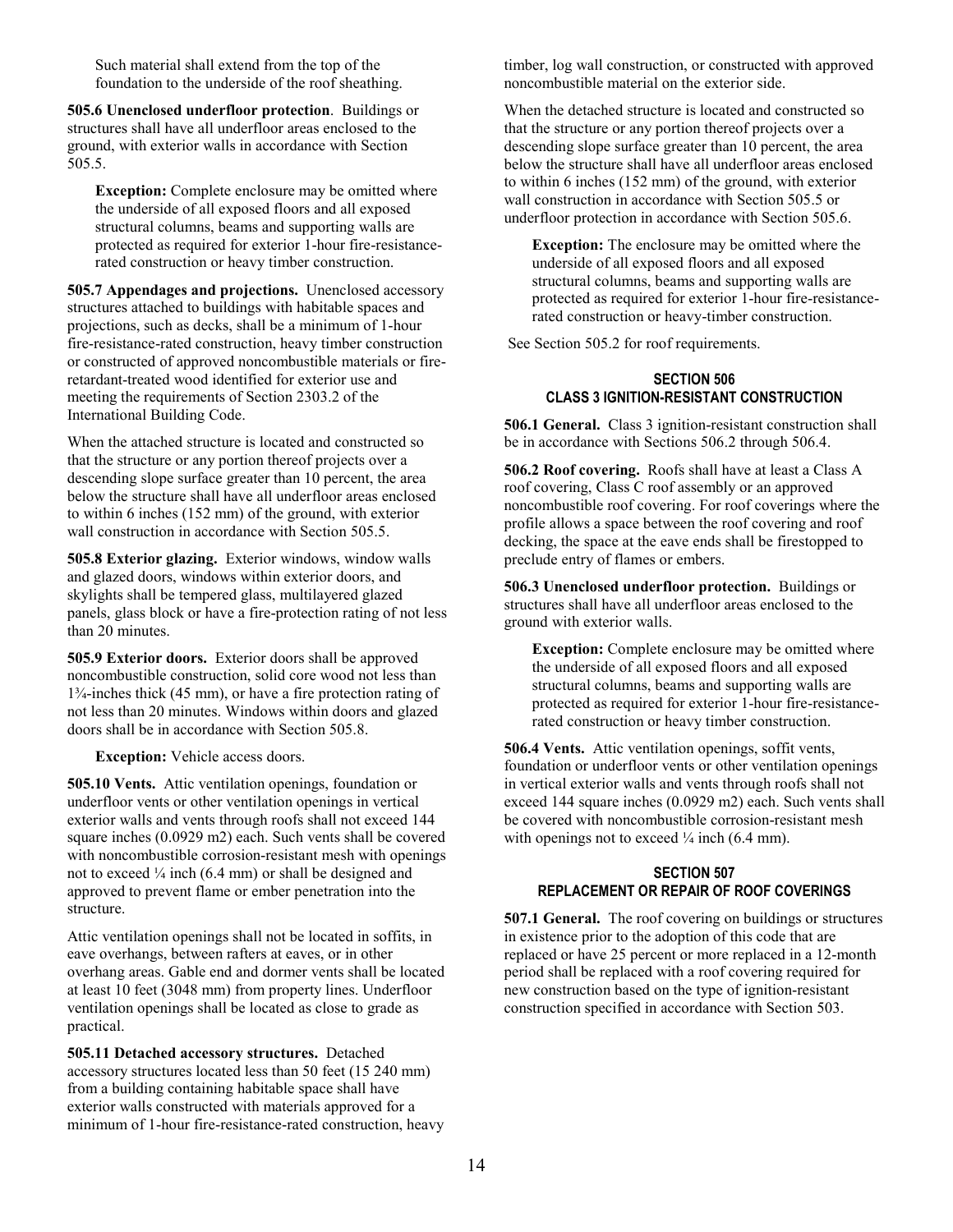## **CHAPTER 6 FIRE PROTECTION REQUIREMENTS**

#### **SECTION 601 GENERAL**

**601.1 Scope.** The provisions of this chapter establish general requirements for new and existing buildings, structures and premises located within wildland-urban interface areas.

**601.2 Objective.** The objective of this chapter is to establish minimum requirements to mitigate the risk to life and property from wildland fire exposures, exposures from adjacent structures and to mitigate structure fires from spreading to wildland fuels.

### **SECTION 602 AUTOMATIC SPRINKLER SYSTEMS**

**602.1 General.** An approved automatic sprinkler system shall be installed in all occupancies in new buildings required to meet the requirements for Class 1 ignitionresistant construction in Chapter 5. The installation of the automatic sprinkler systems shall be in accordance with nationally recognized standards.

### **SECTION 603 DEFENSIBLE SPACE**

**603.1 Objective.** Provisions of this section are intended to modify the fuel load in areas adjacent to structures to create a defensible space.

**603.2 Fuel modification.** In order to qualify as a conforming defensible space for individual buildings or structures on a property, fuel modification shall be provided within a distance from buildings or structures as specified in Table 603.2. For all other purposes, the fuel modification distance shall not be less than 30 feet (91 467 mm) or to the property line, whichever is less. Distances specified in Table 603.2 shall be measured on a horizontal plane from the perimeter or projection of the building or structure as

shown in Figure 603.2. Distances specified in Table 603.2 may be modified by the code official because of a sitespecific analysis based on local conditions and the fire protection plan.

Persons owning, leasing, controlling, operating or maintaining buildings or structures requiring defensible spaces are responsible for modifying or removing nonfireresistive vegetation on the property owned, leased or controlled by said person.

Trees are allowed within the defensible space, provided the horizontal distance between crowns of adjacent overhead electrical facilities or unmodified fuel is not less than 10 feet (3048 mm). Deadwood and litter shall be regularly removed from trees.

Where ornamental vegetative fuels or cultivated ground cover, such as green grass, ivy, succulents or similar plants are used as ground cover, they are allowed to be within the designated defensible space, provided they do not form a means of transmitting fire from the native growth to any structure.

| REQUIRED DEFENSIBLE SPACE                      |                                                                 |  |  |  |
|------------------------------------------------|-----------------------------------------------------------------|--|--|--|
| <b>WILDLAND-URBAN</b><br><b>INTERFACE AREA</b> | <b>FUEL MODIFICATION</b><br><b>DISTANCE</b> (feet) <sup>a</sup> |  |  |  |
| Moderate hazard                                | 30                                                              |  |  |  |
| High hazard                                    | 50                                                              |  |  |  |
| Extreme hazard                                 | 100                                                             |  |  |  |

**TABLE 603.2 REQUIRED DEFENSIBLE SPACE**

For SI:  $1$  foot = 304.8 mm.

a. Distances are allowed to be increased due to site-specific analysis based on local conditions and the fire protection plan.



**FIGURE 603.2 MEASUREMENTS OF FUEL MODIFICATION DISTANCE**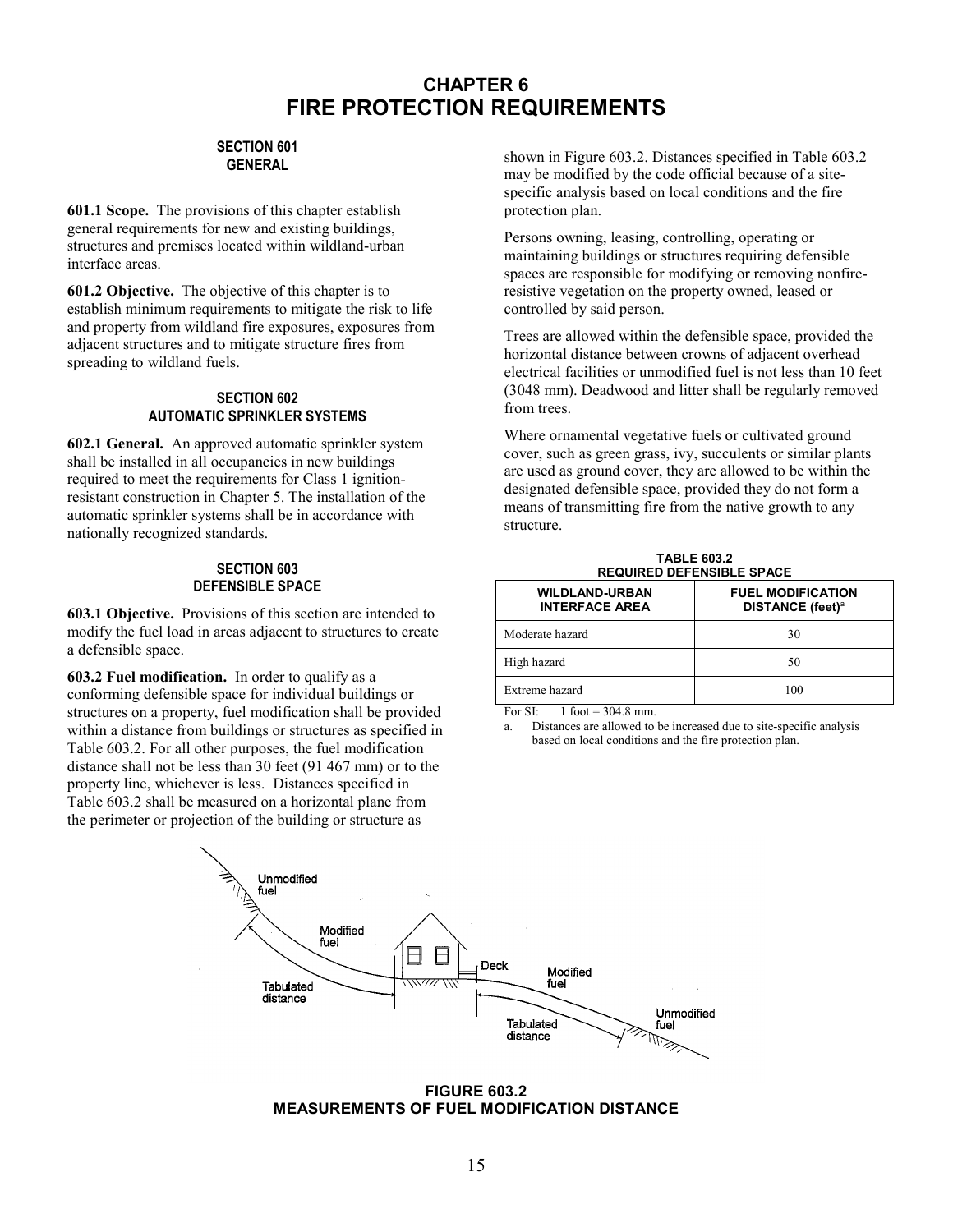### **SECTION 604 MAINTENANCE OF DEFENSIBLE SPACE**

**604.1 General.** Defensible spaces required by Section 603 shall be maintained in accordance with Section 604.

**604.2 Modified area.** Nonfire-resistive vegetation or growth shall be kept clear of buildings or structures, in accordance with Section 603, in such a manner as to provide a clear area for fire suppression operations.

**604.3 Responsibility.** Persons owning, leasing, controlling, operating or maintaining buildings or structures are responsible for maintenance of defensible spaces. Maintenance of the defensible space shall include modifying or removing nonfire-resistive vegetation and keeping leaves, needles and other dead vegetative material regularly removed from roofs of buildings and structures.

**604.4 Trees.** Tree crowns extending to within 10 feet (3048 mm) of any structure shall be pruned to maintain a minimum horizontal clearance of 10 feet (3048 mm). Tree crowns within the defensible space shall be pruned to remove limbs located less than 6 feet (1829 mm) above the ground surface adjacent to the trees.

Portions of tree crowns that extend within 10 feet (3048 mm) of the outlet of a chimney shall be pruned to maintain a minimum horizontal clearance of 10 feet (3048 mm).

Deadwood and litter shall be regularly removed from trees.

## **SECTION 605 SPARK ARRESTERS**

**605.1 General.** Chimneys serving fireplaces, barbecues, incinerators or decorative heating appliances in which solid or liquid fuel is used, shall be provided with a spark arrester. Spark arresters shall be constructed of woven or welded wire screening of 12 USA standard gage wire (0.1046 inch) (2.66 mm) having openings not exceeding ½ inch (12.7 mm).

**605.2 Net free area.** The net free area of the spark arrester shall not be less than four times the net free area of the outlet of the chimney.

## **SECTION 606 LIQUEFIED PETROLEUM GAS INSTALLATIONS**

**606.1 General.** The storage of liquefied petroleum gas (LP-gas) and the installation and maintenance of pertinent equipment shall be in accordance with the International Fire Code or, in the absence thereof, recognized standards.

606.2 Location of containers.

LP-gas containers shall be located within the defensible space in accordance with the International Fire Code.

## **SECTION 607 STORAGE OF FIREWOOD AND COMBUSTIBLE MATERIALS**

**607.1 General.** Firewood and combustible material shall not be stored in unenclosed spaces beneath buildings or structures, or on decks or under eaves, canopies or other projections or overhangs. When required by the code official, storage of firewood and combustible material stored in the defensible space shall be located a minimum of 20 feet (6096 mm) from structures and separated from the crown of trees by a minimum horizontal distance of 15 feet (4572 mm).

**607.2 Storage for off-site use.** Firewood and combustible materials not for consumption on the premises shall be stored so as to not pose a hazard. See Appendix A.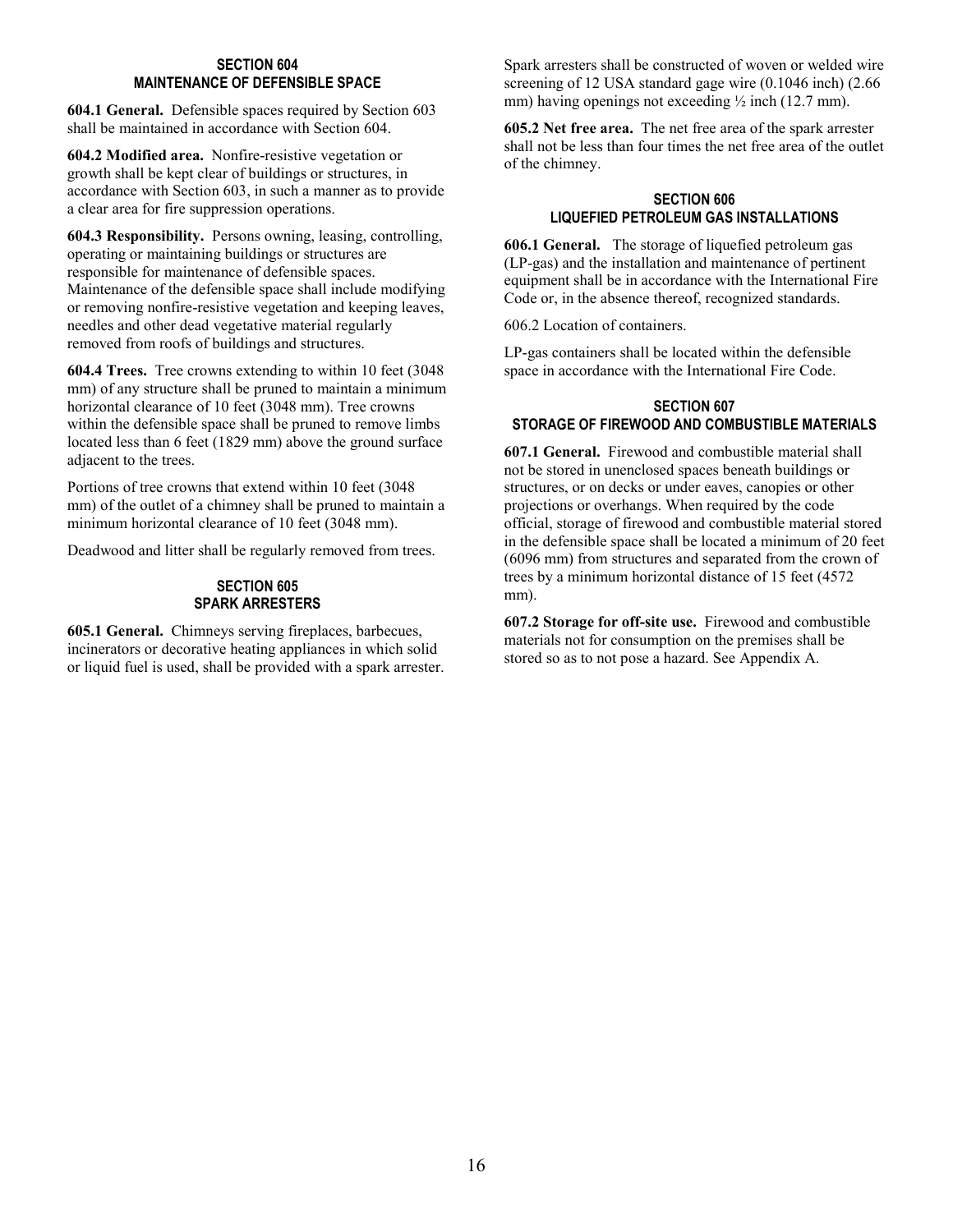# **APPENDIX A GENERAL REQUIREMENTS**

*The provisions contained in this appendix are optional.*

### **SECTION A101 GENERAL**

**A101.1 Scope.** The provisions of this appendix establish general requirements applicable to new and existing properties located within wildland-urban interface areas.

**A101.2 Objective.** The objective of this appendix is to provide necessary fire-protection measures to reduce the threat of wildfire in an wildland-urban interface area and improve the capability of controlling such fires.

### **SECTION A102 VEGETATION CONTROL**

**A102.1 General.** Vegetation control shall comply with Sections A102.2 through A102.4.

**A102.2 Clearance of brush or vegetative growth from roadways.** The code official is authorized to require areas within 10 feet (3048 mm) on each side of portions of fire apparatus access roads and driveways to be cleared of nonfire-resistive vegetation growth.

**Exception:** Single specimens of trees, ornamental vegetative fuels or cultivated ground cover, such as green grass, ivy, succulents or similar plants used as ground cover, provided they do not form a means of readily transmitting fire.

### **A102.3 Clearance of brush and vegetative growth from electrical transmission and distribution lines.**

### **A102.3.1 General.**

Clearance of brush and vegetative growth from electrical transmission and distribution lines shall be in accordance with Section A102.3.

Exception: Section A102.3 does not authorize persons not having legal right of entry to enter on or damage the property of others without consent of the owner.

**A102.3.2 Support clearance.** Persons owning, controlling, operating or maintaining electrical transmission or distribution lines shall have an approved program in place that identifies poles or towers with equipment and hardware types that have a history of becoming an ignition source, and provides a combustible free space consisting of a clearing of not less than 10 feet (3048 mm) in each direction from the outer circumference of such pole or tower during such periods of time as designated by the code official.

**Exception:** Lines used exclusively as telephone, telegraph, messenger call, alarm transmission or other lines classed as communication circuits by a public utility.

**A102.3.3 Electrical distribution and transmission line clearances.**

**A102.3.3.1 General**. Clearances between vegetation and electrical lines shall be in accordance with Section A102.3.3.

**A102.3.3.2 Trimming clearance.** At the time of trimming, clearances not less than those established by Table A102.3.3.2 shall be provided. The radial clearances shown below are minimum clearances that shall be established, at time of trimming, between the vegetation and the energized conductors and associated live parts.

**Exception:** The code official is authorized to establish minimum clearances different than those specified by Table A102.3.3.2 when evidence substantiating such other clearances is submitted to and approved by the code official.

### **TABLE A102.3.3.2 MINIMUM CLEARANCES BETWEEN VEGETATION AND ELECTRICAL LINES AT TIME OF TRIMMING**

| <b>LINE VOLTAGE</b> | <b>MINIMUM RADIAL</b><br><b>CLEARANCE FROM</b><br><b>CONDUCTOR (feet)</b> |
|---------------------|---------------------------------------------------------------------------|
| 2,400-72,000        |                                                                           |
| 72,001-110,000      | հ                                                                         |
| 110,001-300,000     | 10                                                                        |
| 300,001 or more     | 15                                                                        |

For SI: 1 foot  $= 304.8$  mm.

**A102.3.3.3 Minimum clearance to be maintained.** Clearances not less than those established by Table A102.3.3.3 shall be maintained during such periods of time as designated by the code official. The site-specific clearance achieved, at time of pruning, shall vary based on species growth rates, the utility companyspecific trim cycle, the potential line sway due to wind, line sag due to electrical loading and ambient temperature and the tree's location in proximity to the high voltage lines.

**Exception:** The code official is authorized to establish minimum clearances different than those specified by Table A102.3.3.3 when evidence substantiating such other clearances is submitted to and approved by the code official.

**]**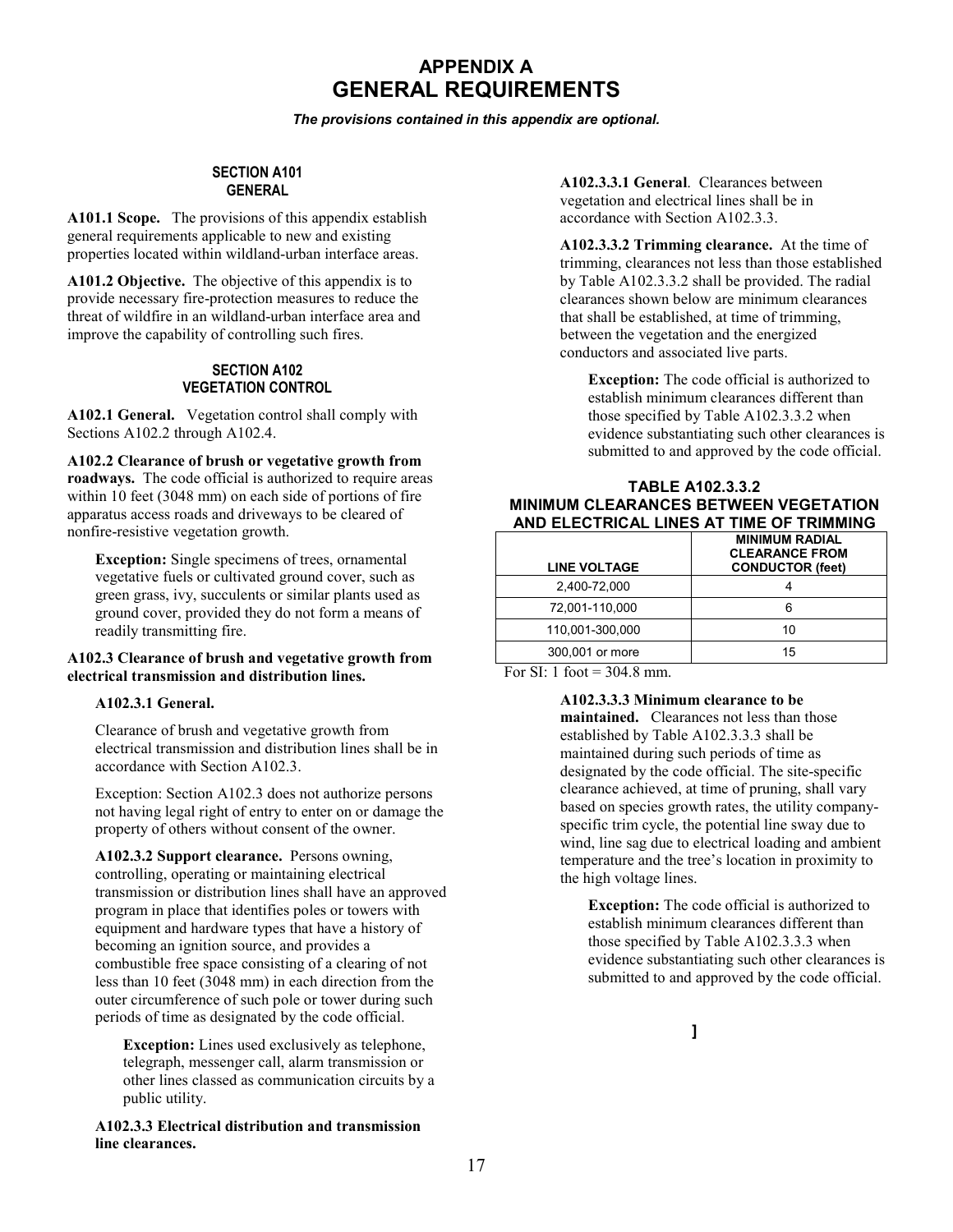### **TABLE A102.3.3.3 MINIMUM CLEARANCES BETWEEN VEGETATION AND ELECTRICAL LINES TO BE MAINTAINED**

| <b>LINE VOLTAGE</b> | <b>MINIMUM CLEARANCE</b><br>(inches) |
|---------------------|--------------------------------------|
| 750-35,000          | 6                                    |
| 35,001-60,000       | 12                                   |
| 60,001-115,000      | 19                                   |
| 115,001-230,000     | 30.5                                 |
| 230,001-500,000     | 115                                  |

For SI: 1 inch  $= 25.4$  mm.

**A102.3.3.4 Electrical power line emergencies.** During emergencies, the utility shall perform the required work to the extent necessary to clear the hazard. An emergency can include situations such as trees falling into power lines, or trees in violation of Table A<sub>102.3</sub>.3.3.

**A102.4 Correction of condition.** The code official is authorized to give notice to the owner of the property on which conditions regulated by Section A102 exist to correct such conditions. If the owner fails to correct such conditions, the legislative body of the jurisdiction is authorized to cause the same to be done and make the expense of such correction a lien on the property where such condition exists.

## **SECTION A103 ACCESS RESTRICTIONS**

**A103.1 Restricted entry to public lands.** The code official is authorized to determine and publicly announce when wildland-urban interface areas shall be closed to entry and when such areas shall again be opened to entry. Entry on and occupation of wildland-urban interface areas, except public roadways, inhabited areas or established trails and campsites that have not been closed during such time when the wildland-urban interface area is closed to entry, is prohibited.

### **Exceptions:**

- 1. Residents and owners of private property within wildland-urban interface areas and their invitees and guests going to or being on their lands.
- 2. Entry, in the course of duty, by peace or police officers, and other duly authorized public officers, members of a fire department and members of the Wildland Firefighting Service.

### **A103.2 Trespassing on posted private property.**

**A103.2.1 General.** When the code official determines that a specific area within an wildland-urban interface area presents an exceptional and continuing fire danger because of the density of natural growth, difficulty of terrain, proximity to structures or accessibility to the public, such areas shall be restricted or closed until changed conditions warrant termination of such restriction or closure. Such areas shall be posted in accordance with Section A103.2.2.

**A103.2.2 Signs.** Approved signs prohibiting entry by unauthorized persons and referring to this code shall be placed on every closed area.

**A103.2.3 Trespassing.** Entering and remaining within areas closed and posted is prohibited.

**Exception:** Owners and occupiers of private or public property within closed and posted areas; their guests or invitees; authorized persons engaged in the operation and maintenance of necessary utilities such as electrical power, gas, telephone, water and sewer; and local, state and federal public officers and their authorized agents acting in the course of duty.

### **A103.3 Use of fire roads and defensible space.**

Motorcycles, motor scooters and motor vehicles shall not be driven or parked on, and trespassing is prohibited on, fire roads or defensible space beyond the point where travel is restricted by a cable, gate or sign, without the permission of the property owners. Vehicles shall not be parked in a manner that obstructs the entrance to a fire road or defensible space.

**Exception:** Public officers acting within their scope of duty.

Radio and television aerials, guy wires thereto, and other obstructions shall not be installed or maintained on fire roads or defensible spaces, unless located 16 feet (4877 mm) or more above such fire road or defensible space.

**A103.4 Use of motorcycles, motor scooters, ultralight aircraft and motor vehicles.** Motorcycles, motor scooters, ultralight aircraft and motor vehicles shall not be operated within wildland-urban interface areas, without a permit by the code official, except on clearly established public or private roads. Permission from the property owner shall be presented when requesting a permit.

**A103.5 Tampering with locks, barricades, signs and address markers.** Locks, barricades, seals, cables, signs and address markers installed within wildland-urban interface areas, by or under the control of the code official, shall not be tampered with, mutilated, destroyed or removed.

Gates, doors, barriers and locks installed by or under the control of the code official shall not be unlocked.

### **SECTION A104 IGNITION SOURCE CONTROL**

**A104.1 General.** Ignition sources shall be in accordance with Section A104

**A104.2 Objective.** Regulations in this section are intended to provide the minimum requirements to prevent the occurrence of wildfires.

**A104.3 Clearance from ignition sources.** Clearance between ignition sources and grass, brush or other combustible materials shall be maintained a minimum of 30 feet (9144 mm).

**A104.4 Smoking.** When required by the code official, signs shall be posted stating NO SMOKING. No person shall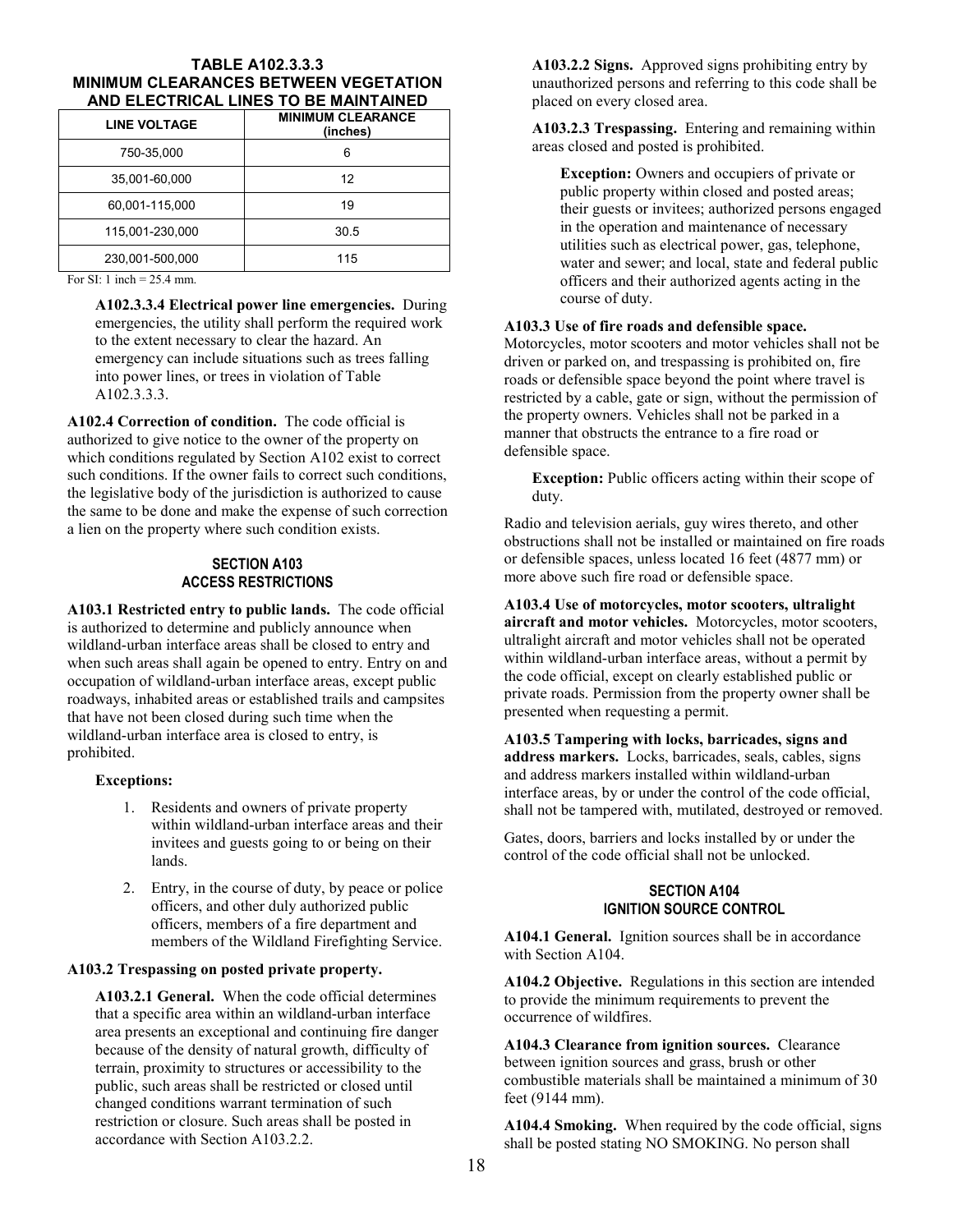smoke within 15 feet (4572 mm) of combustible materials or nonfire-resistive vegetation.

**Exception:** Places of habitation or in the boundaries of established smoking areas or campsites as designated by the code official.

**A104.5 Equipment and devices generating heat, sparks or open flames.** Equipment and devices generating heat, sparks or open flames capable of igniting nearby combustibles shall not be used in wildland-urban interface areas without a permit from the code official.

**Exception:** Use of approved equipment in habitated premises or designated campsites that are a minimum of 30 feet (9144 mm) from grass-, grain-, brush- or forestcovered areas.

**A104.6 Fireworks.** Fireworks shall not be used or possessed in wildland-urban interface areas.

**Exception:** Fireworks allowed by the code official under permit in accordance with the International Fire Code when not prohibited by applicable local or state laws, ordinances and regulations.

The code official is authorized to seize, take, remove or cause to be removed fireworks in violation of this section.

### **A104.7 Outdoor fires.**

**A104.7.1 General.** No person shall build, ignite or maintain any outdoor fire of any kind for any purpose in or on any wildland-urban interface area, except by the authority of a written permit from the code official.

**Exception:** Outdoor fires within inhabited premises or designated campsites where such fires are in a permanent barbecue, portable barbecue, outdoor fireplace, incinerator or grill and are a minimum of 30 feet (9144 mm) from any combustible material or nonfire-resistive vegetation.

**A104.7.2 Permits.** Permits shall incorporate such terms and conditions that will reasonably safeguard public safety and property. Outdoor fires shall not be built, ignited or maintained in or on hazardous fire areas under the following conditions:

- 1. When high winds are blowing,
- 2. When a person 17 years old or over is not present at all times to watch and tend such fire, or
- 3. When a public announcement is made that open burning is prohibited.

**A104.7.3 Restrictions.** No person shall use a permanent barbecue, portable barbecue, outdoor fireplace or grill for the disposal of rubbish, trash or combustible waste material.

**A104.8 Incinerators, outdoor fireplaces, permanent barbecues and grills.** Incinerators, outdoor fireplaces, permanent barbecues and grills shall not be built, installed or maintained in wildland-urban interface areas without approval of the code official.

Incinerators, outdoor fireplaces, permanent barbecues and grills shall be maintained in good repair and in a safe condition at all times. Openings in such appliances shall be provided with an approved spark arrestor, screen or door.

**Exception:** When approved by the code official, unprotected openings in barbecues and grills necessary for proper functioning.

**A104.9 Reckless behavior.** The code official is authorized to stop any actions of a person or persons if the official determines that the action is reckless and could result in an ignition of fire or spread of fire.

**A104.10 Planting vegetation under or adjacent to energized electrical lines.** No vegetation shall be planted under or adjacent to energized power lines that, at maturity, shall grow within 10 feet (3048 mm) of the energized conductors.

### **SECTION A105 CONTROL OF STORAGE**

**A105.1 General.** In addition to the requirements of the International Fire Code, storage and use of the materials shall be in accordance with Section A105.

**A105.2 Hazardous materials.** Hazardous materials in excess of 10 gallons (37.8 L) of liquid, 200 cubic feet (5.66 m3) of gas, or 10 pounds (4.54 kg) of solids require a permit and shall comply with nationally recognized standards for storage and use.

**A105.3 Explosives**. Explosives shall not be possessed, kept, stored, sold, offered for sale, given away, used, discharged, transported or disposed of within wildland-urban interface areas, except by permit from the code official.

### **A105.4 Combustible materials**.

**A105.4.1 General.** Outside storage of combustible materials such as, but not limited to, wood, rubber tires, building materials or paper products shall comply with the other applicable sections of this code and this section.

**A105.4.2 Individual piles.** Individual piles shall not exceed 5,000 square feet (465 m2) of contiguous area. Piles shall not exceed 50,000 cubic feet (1416 m3) in volume or 10 feet (3048 mm) in height.

**A105.4.3 Separation.** A clear space of at least 40 feet (12 192 mm) shall be provided between piles. The clear space shall not contain combustible material or nonfireresistive vegetation.

### **SECTION A106 DUMPING**

**A106.1 Waste material.** Waste material shall not be placed, deposited or dumped in wildland-urban interface areas, or in, on or along trails, roadways or highways or against structures in wildland-urban interface areas.

**Exception:** Approved public and approved private dumping areas.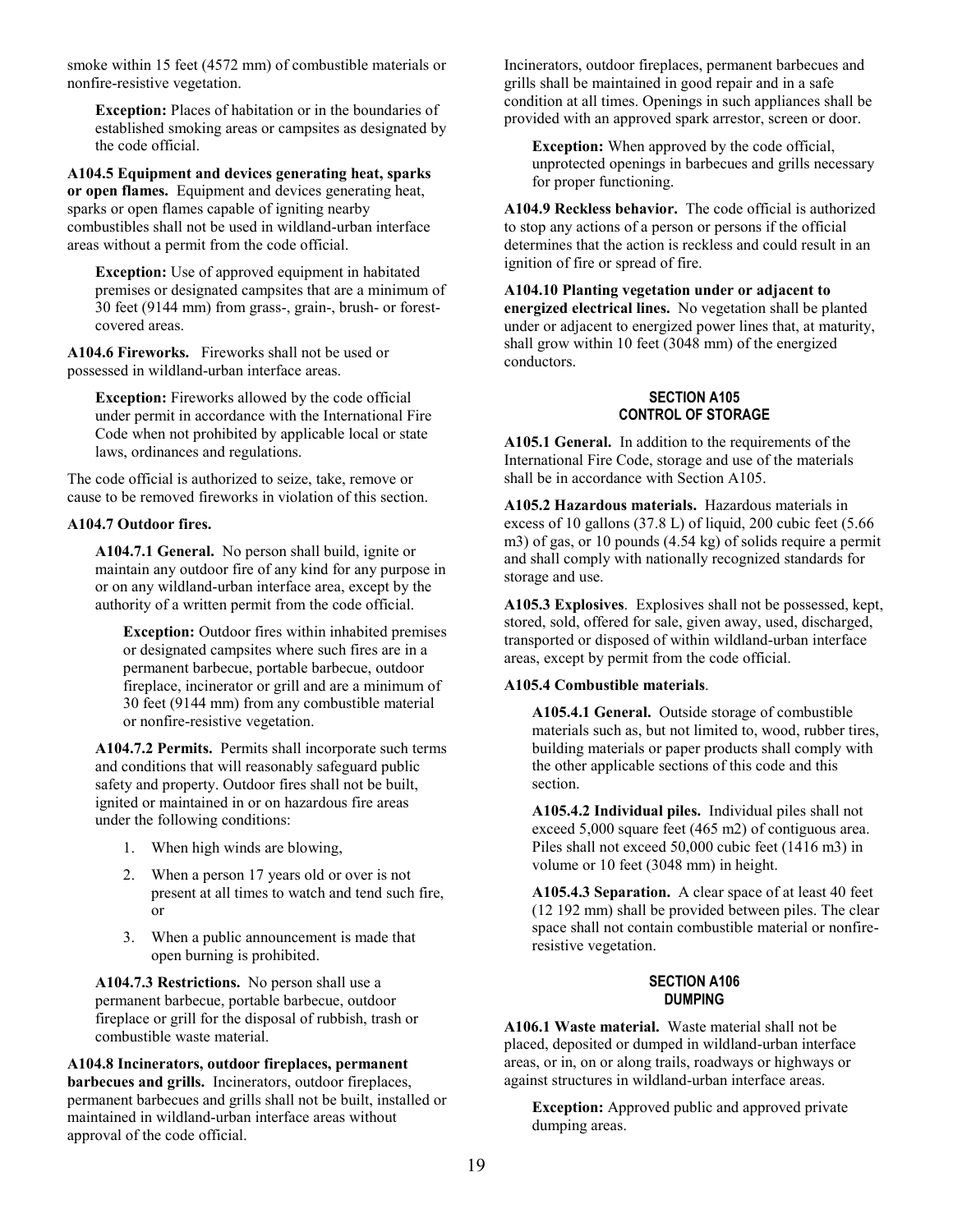**A106.2 Ashes and coals.** Ashes and coals shall not be placed, deposited or dumped in or on wildland-urban interface areas.

### **Exceptions:**

- 1. In the hearth of an established fire pit, camp stove or fireplace.
- 2. In a noncombustible container with a tightfitting lid, which is kept or maintained in a safe location not less than 10 feet (3048 mm) from nonfireresistive vegetation or structures.
- 3. Where such ashes or coals are buried and covered with 1 foot (305 mm) of mineral earth not less than 25 feet (7620 mm) from nonfire-resistive vegetation or structures.

## **SECTION A107 PROTECTION OF PUMPS AND WATER STORAGE FACILITIES**

**A107.1 General.** The reliability of the water supply shall be in accordance with Section A107.

**A107.2 Objective.** The intent of this section is to increase the reliability of water storage and pumping facilities and to protect such systems against loss from intrusion by fire.

**A107.3 Fuel modification area.** Water storage and pumping facilities shall be provided with a defensible space of not less than 30 feet (9144 mm) clear of nonfire-resistive vegetation or growth around and adjacent to such facilities.

Persons owning, controlling, operating or maintaining water storage and pumping systems requiring this defensible space are responsible for clearing and removing nonfire-resistive vegetation and maintaining the defensible space on the property owned, leased or controlled by said person.

**A107.4 Trees.** Portions of trees that extend to within 30 feet (9144 mm) of combustible portions of water storage and pumping facilities shall be removed.

**A107.5 Protection of electrical power supplies.** When electrical pumps are used to provide the required water supply, such pumps shall be connected to a standby power source to automatically maintain electrical power in the event of power loss. The standby power source shall be capable of providing power for a minimum of two hours in accordance with the ICC Electrical Code.

Exception: A standby power source is not required where the primary power service to pumps are underground as approved by the code official.

## **SECTION A108 LAND USE LIMITATIONS**

**A108.1 General.** Temporary fairs, carnivals, public exhibitions and similar uses must comply with all other provisions of this code in addition to enhanced ingress and egress requirements.

**A108.2 Objective.** The increased public use of land or structures in wildland-urban interface areas also increases the potential threat to life safety. The provisions of this section are intended to reduce that threat.

**A108.3 Permits.** Temporary fairs, carnivals, public exhibitions or similar uses shall not be allowed in a designated wildland-urban interface area, except by permit from the code official.

Permits shall incorporate such terms and conditions that will reasonably safeguard public safety and property.

**A108.4 Access roadways.** In addition to the requirements in Section 403, access roadways shall be a minimum of 24 feet (7315 mm) wide and posted NO PARKING. Two access roadways shall be provided to serve the permitted use area.

When required by the code official to facilitate emergency operations, approved emergency vehicle operating areas shall be provided.

### **SECTION A109 REFERENCED STANDARDS**

IFC-2006 International Fire Code A104.6, A105.1